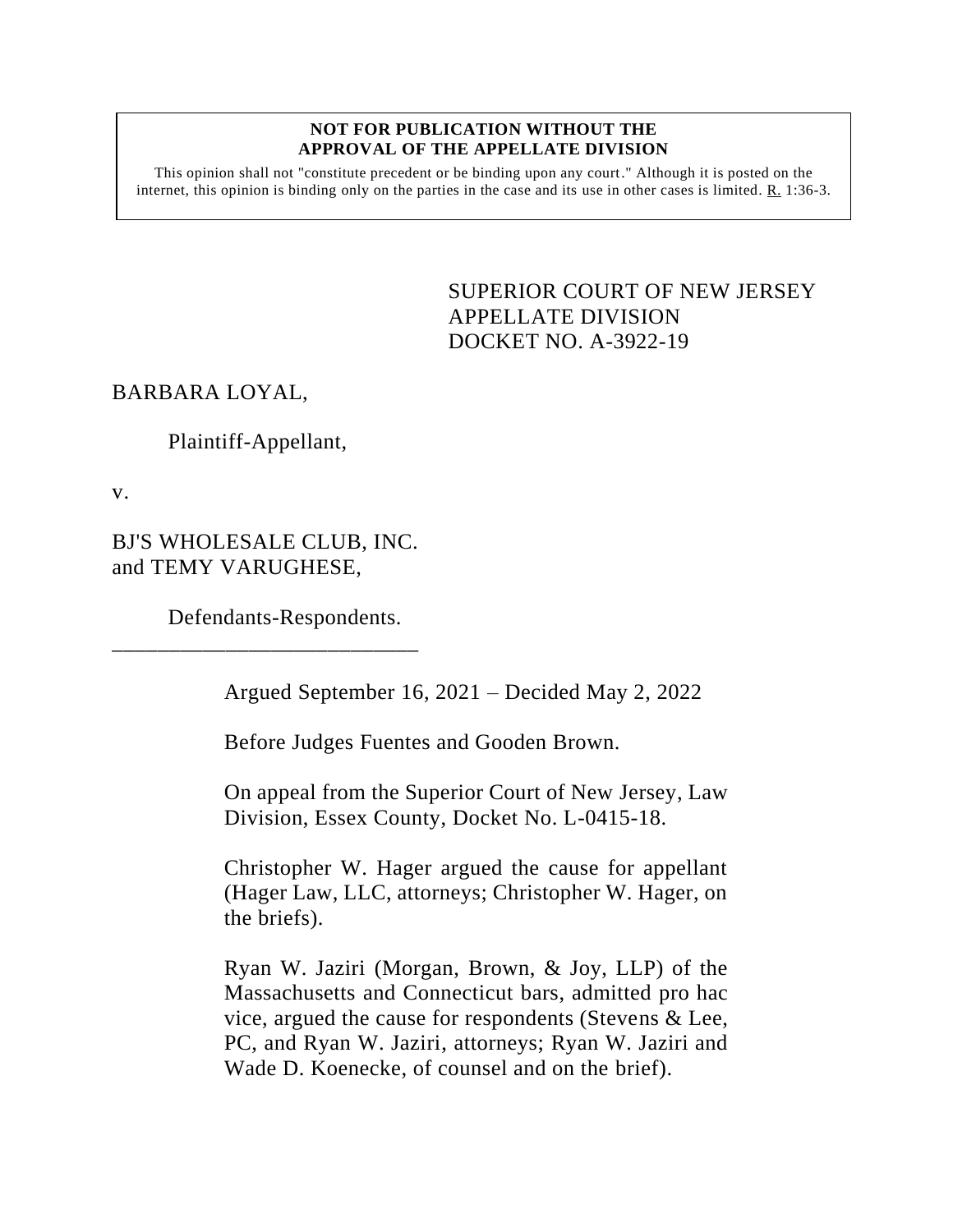#### PER CURIAM

Plaintiff Barbara Loyal appeals from two Law Division orders: (1) the May 18, 2020 order granting summary judgment dismissal of her employment discrimination complaint to her former employer, BJ's Wholesale Club, Inc. (BJ's), and a BJ's manager, Temy Varughese; and (2) the May 6, 2019 order denying reconsideration of the denial of her motion to compel BJ's production of its litigation hold documents. Because the record supports the motion judge's finding that there were no genuinely disputed issues of material fact with respect to plaintiff's claims and defendants are entitled to summary judgment as a matter of law, and because we discern no abuse of discretion in the judge's denial of plaintiff's motion for reconsideration, we affirm.

#### I.

We derive the following facts from evidence the parties submitted in support of and opposition to the summary judgment motion, "giv[ing] the benefit of all favorable inferences to plaintiff[]." Angland v. Mountain Creek Resort, Inc., 213 N.J. 573, 577 (2013) (citing Brill v. Guardian Life Ins. Co., 142 N.J. 520, 523 (1995)).

Loyal began working at BJ's in 1995. Initially, BJ's hired Loyal as a cashier but promoted her to a supervisory role after about a year. After working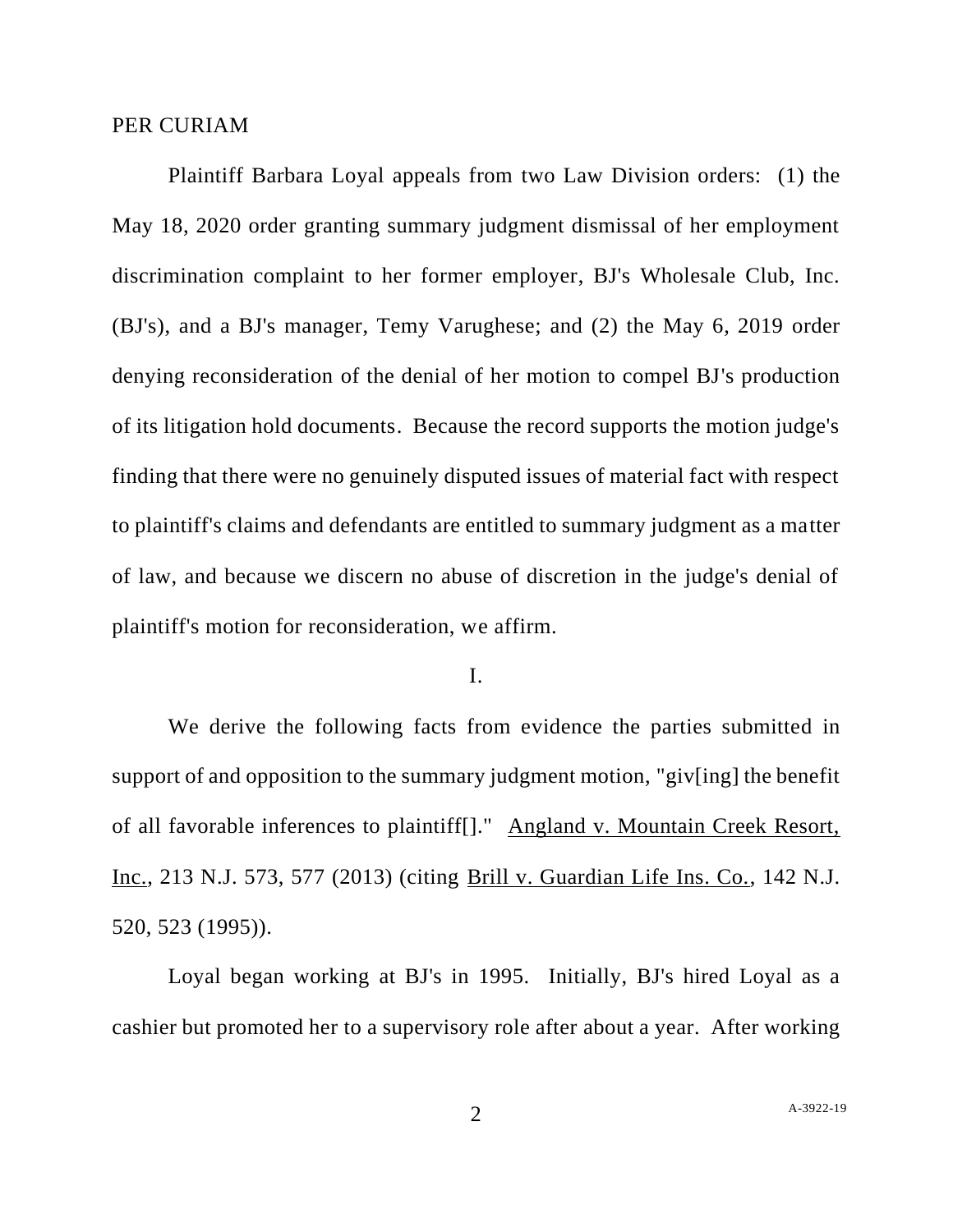in various capacities, Loyal eventually became a Member Services Supervisor in the Customer Service Department, a position she held until she was fired in 2017. Prior to the incident that led to her termination, BJ's had recognized Loyal for her decades of contributions to the company's success. Moreover, according to a July 2, 2017 performance review, Loyal met or exceeded expectations for all key review metrics and had an overall performance rating of "Often Exceeds Expectations."

The incident that precipitated Loyal's termination occurred on September 14, 2017. Loyal, then a sixty-three-year-old African American, was temporarily working the front door, which meant she was responsible for checking customers' receipts as they exited the store, an assignment with which she had been occasionally tasked in the past. A divider separated the front door into entrance and exit sides, and Loyal stood on the exit side. While Loyal was checking receipts, two customers approached and asked where they could find gift cards. As Loyal explained where to find the gift cards, another customer exited the front door, on the entrance side, carrying two fifty-inch televisions in a shopping cart. Later, BJ's would come to believe that the customers who inquired about the gift cards were working as a shoplifting team with the individual who exited with the televisions.

3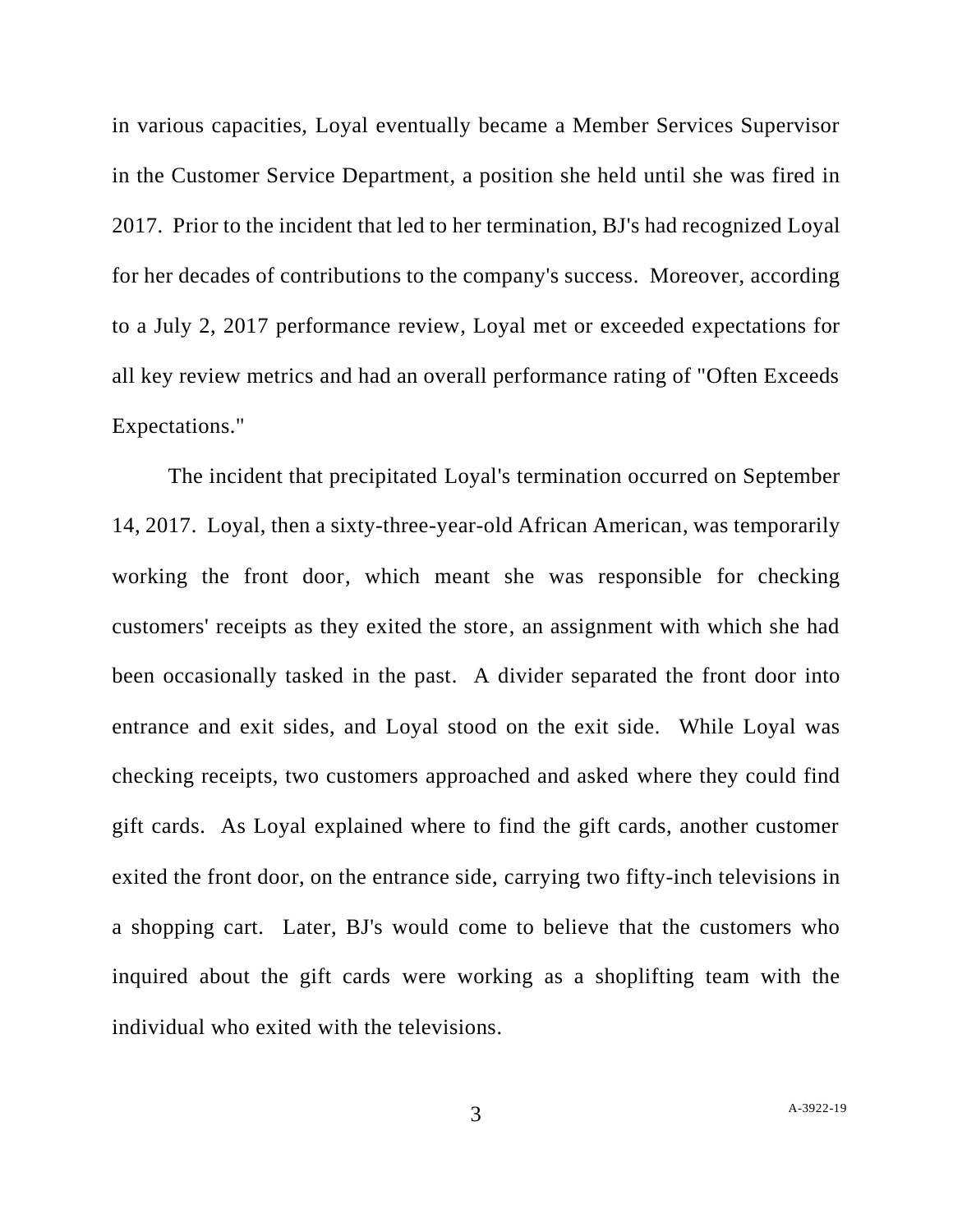Another BJ's employee, Elnathan Brackenridge, saw the person leave with the televisions. Brackenridge went to Loyal and asked whether she had noticed what happened and checked for a receipt. At her deposition, Loyal explained that although Brackenridge was not then certified to cover the front door, Loyal asked Brackenridge to takeover at the front door, while she went to the parking lot to ask the individual who left with the televisions for a receipt. Loyal also acknowledged that she did not notify a store manager about the shoplifter as protocol required, but maintained she did not have access to a walkie-talkie at that moment. According to Loyal, she entered the parking lot, saw the person with the televisions, and said, "Hey, you didn't show me your receipt." Loyal said the individual ran away without responding and abandoned the merchandise. Loyal then recovered the televisions and returned to the store.

Defendant Varughese, who was then an Asset Control Manager, certified that Assistant Operations Manager John Attia informed him about the incident and instructed him to investigate by "reviewing the relevant surveillance footage." As a result of the investigation, on September 15, Varughese emailed Regional Asset Protection Manager Michele Grimes and explained that Loyal had missed a shoplifter exiting with two fifty-inch televisions. He also attached still images from the CCTV footage and added that Loyal "decide[d] to run after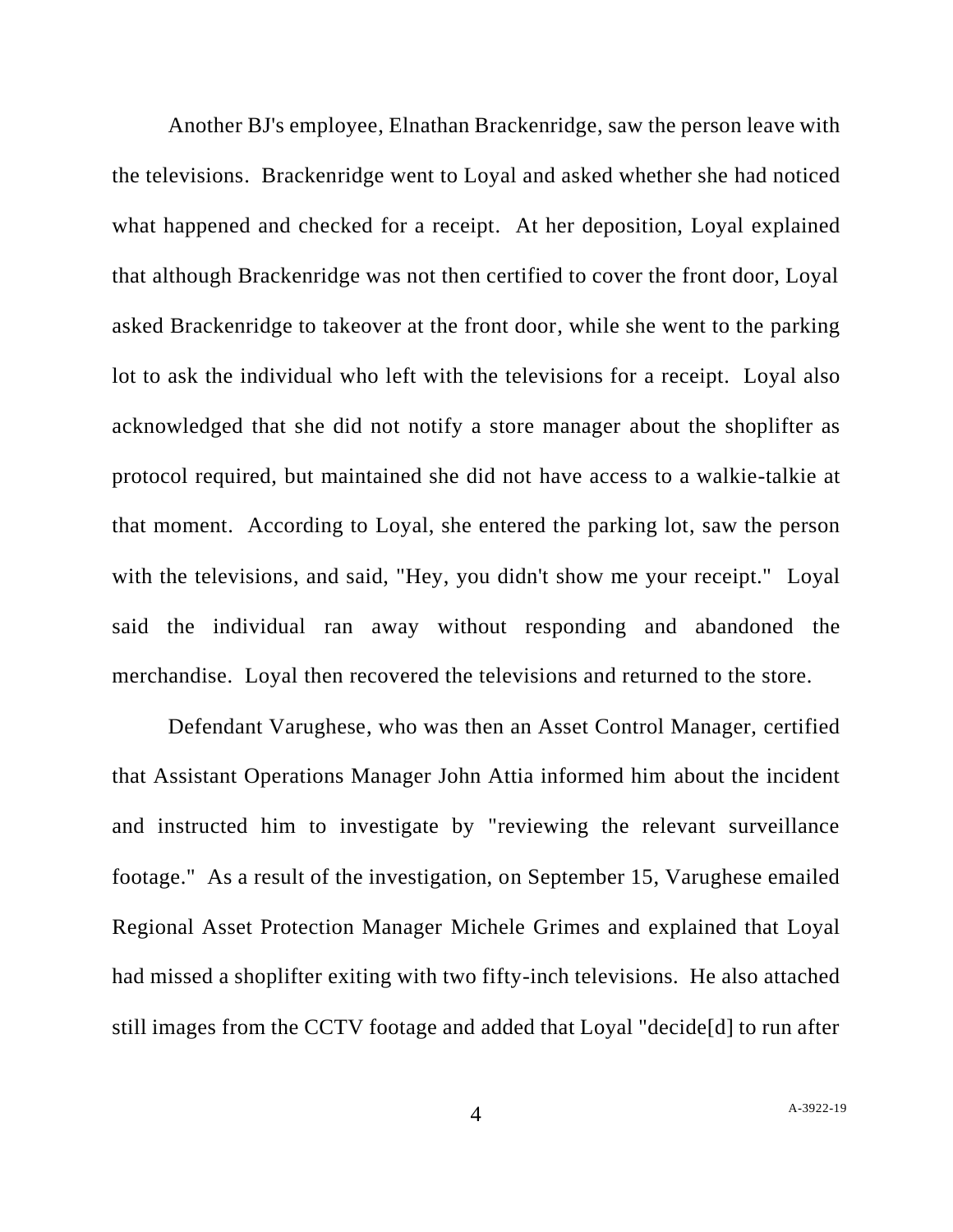the [shoplifter] in [the] parking lot and [en]danger[ed] herself and all other team member[s]."

General Manager Tina Reseter certified that she spoke to Loyal about the incident on September 15 for about twenty minutes and that Loyal explained what had happened "from her perspective." Additionally, Reseter said she "personally reviewed" the CCTV footage. Reseter certified that she had "several serious concerns" regarding how Loyal handled the September 14 incident. Reseter's primary concern was the safety risk Loyal created by going after the shoplifter. At her deposition, Loyal acknowledged that Reseter raised this safety concern during their conversation about the incident. However, Reseter also expressed concern over the fact that Loyal "initially missed the two televisions leaving the club[,]... failed to notify a manager of the incident[,] and  $\dots$  left an uncertified employee . . . covering the front while she went into the parking lot."

In addition, Reseter emphasized that BJ's had specific guidelines for addressing shoplifting incidents, which provided:

- Never struggle, chase or touch an individual; instead allow the person to pass and write down a description.
- If an individual enters a vehicle, step into the vestibule area and write down the license plate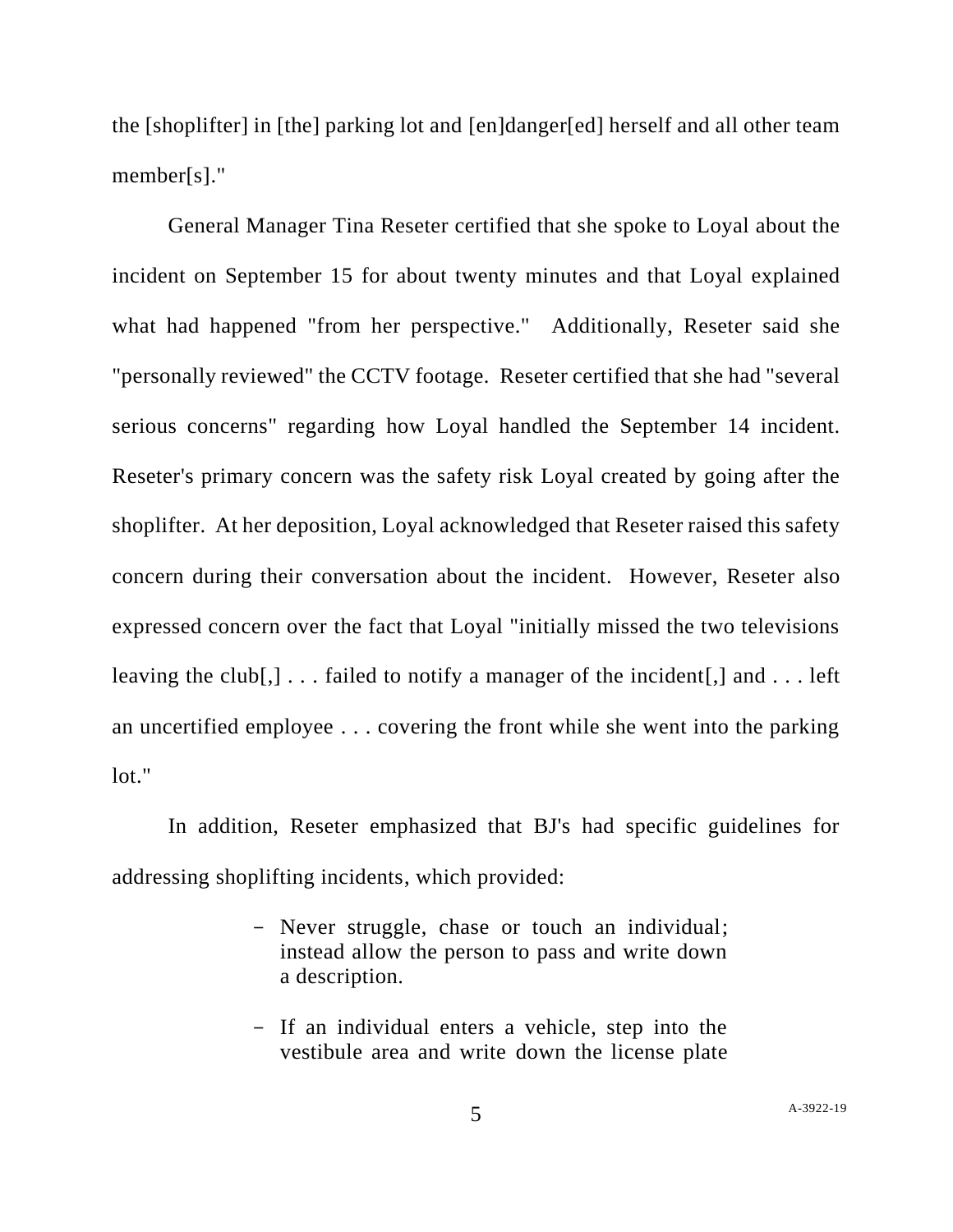number and description of the vehicle, if safe to do so.

- o Do not go into the parking lot for any reason.
- Contact the Asset Protection Manager or Manager-on-Duty via the two-way radio if assistance is needed.

[(emphasis added).]

Reseter stated she conferred with former Personnel Manager Jessica Cordova about Loyal's conduct during the September 14 incident and determined Loyal should be fired. On September 20, Cordova emailed Director of Field Human Resources Jennifer Lynch to request approval for Loyal's termination. Along with the request, Cordova forwarded a copy of Varughese's email, which she received from Varughese on September 19.

Lynch certified that she reviewed the CCTV footage and stated it "clearly showed . . . Loyal exiting the club into the parking lot after the customer and returning to the club with the merchandise." On September 21, Lynch forwarded Cordova's separation request to Regional Asset Protection and Safety Manager Eric Burgess and asked if he was aware of the incident. Burgess responded that he had not been aware and offered the following assessment:

> Obviously[,] the fact that she missed two [TV]'s going through is a concern and then going out to the parking lot after them is obviously an issue as well. I would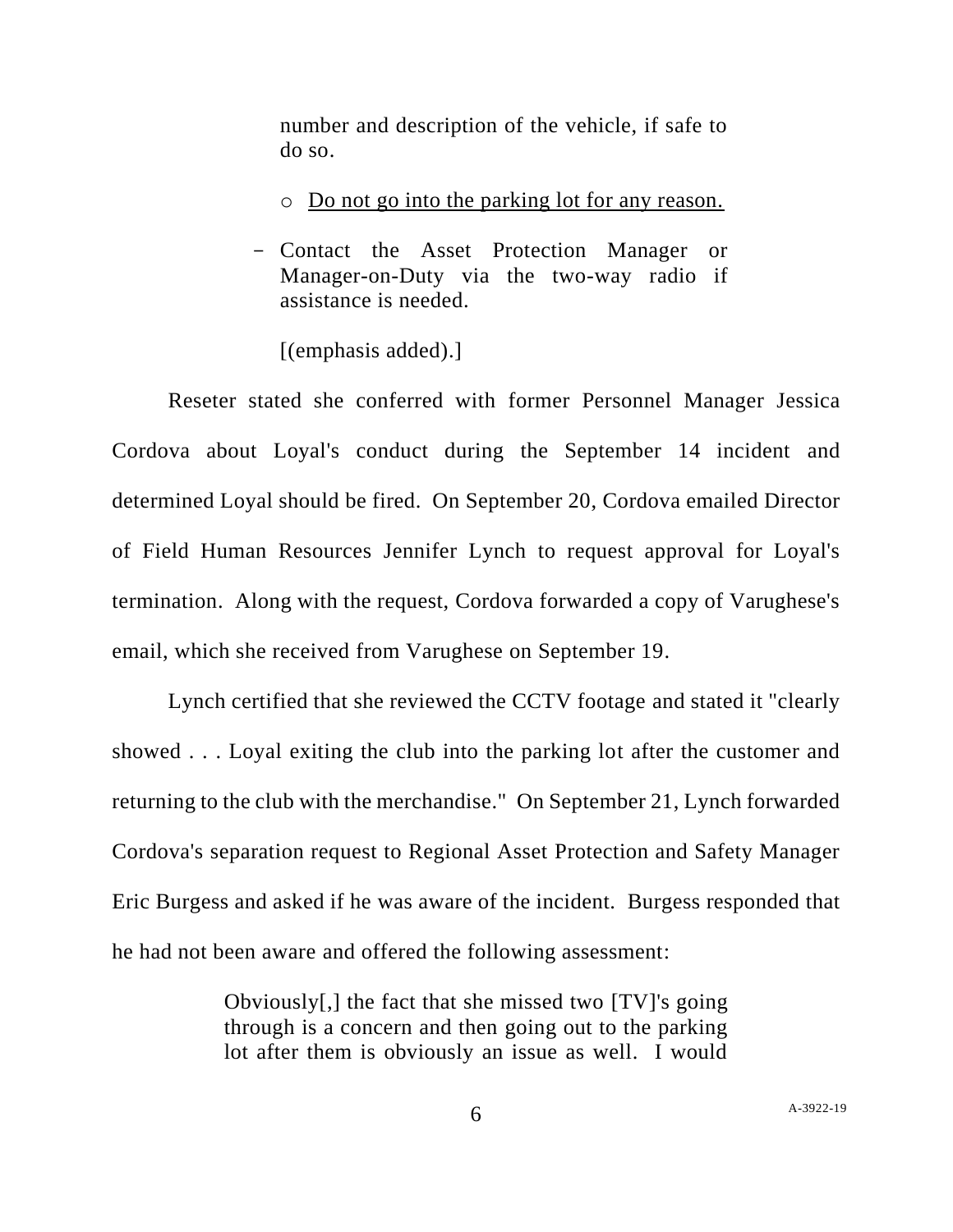typically suggest a separation based on the dollar value. I know she is punching a member[']s receipt when [the merchandise] goes out[,] but her view doesn't appear to be obstructed to the point she should've missed two [TV]'s. Had she seen it and notified a manager obviously that would be different.

Lynch replied to Burgess that she also supported separation. However, Lynch said she planned to inquire about Loyal's work performance history because Loyal was a long-term employee.

Lynch certified that she reviewed Loyal's employee file and noted two disciplinary actions from 2017 – the first was a written warning Loyal had received in April because a cashier she had assisted improperly rang up merchandise, and the second was a coaching Loyal received in June for failing to ensure a customer order was ready for pick up on time. Lynch also certified there was another disciplinary action in Loyal's file "going back several years" but did not specify the date or issue. On September 22, Lynch emailed Cordova to say she supported separation.

On September 23, Loyal met with Attia and Merchandise Specialist Ada Bonilla, who was Loyal's direct supervisor, and learned she was being fired. At the meeting, Attia presented a separation document for Loyal to sign, which included a narrative describing the reasons for her termination. The narrative referred to the September 14 incident, as well as the April warning and June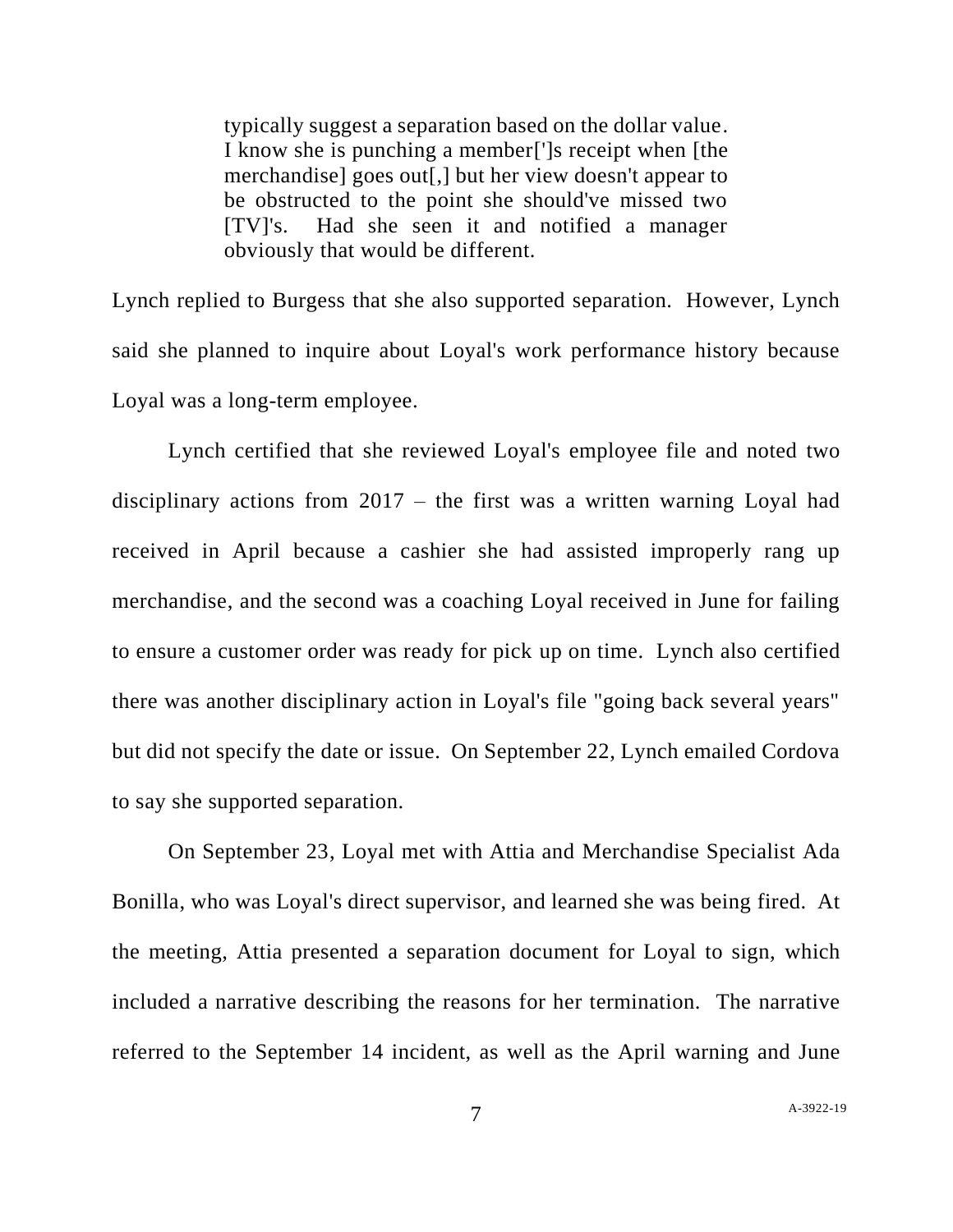coaching incidents. Loyal said she refused to sign the document because it mischaracterized the September and April incidents. Subsequently, BJ's filled Loyal's former position with a nineteen-year-old employee.

On September 29, 2017, Loyal's attorney sent a letter to Reseter requesting that BJ's "preserve any and all recordings (video, audio), electronic communications (email, text message, etc.), and all other potential evidence of the circumstances surrounding and/or basis for terminating . . . Loyal's employment." On January 18, 2018, Loyal filed a seven-count complaint against BJ's and Varughese alleging defendants had violated the New Jersey Law Against Discrimination (LAD), N.J.S.A.  $10:5-1$  to  $-49$ . The complaint included counts for age discrimination (count one); race discrimination (count two); disability discrimination (count three); failure to reasonably accommodate (count four); hostile work environment (count five); and retaliation (count six). Additionally, the complaint alleged Varughese "aided and abetted" BJ's wrongful conduct and was individually liable for damages (count seven).

The complaint stated that Varughese, an upper-level manager, was closely involved in Loyal's firing. It asserted Varughese "ghost wrote" the separation of employment document Attia presented at the termination meeting. Moreover, the complaint alleged Varughese "clandestinely manufactured" the written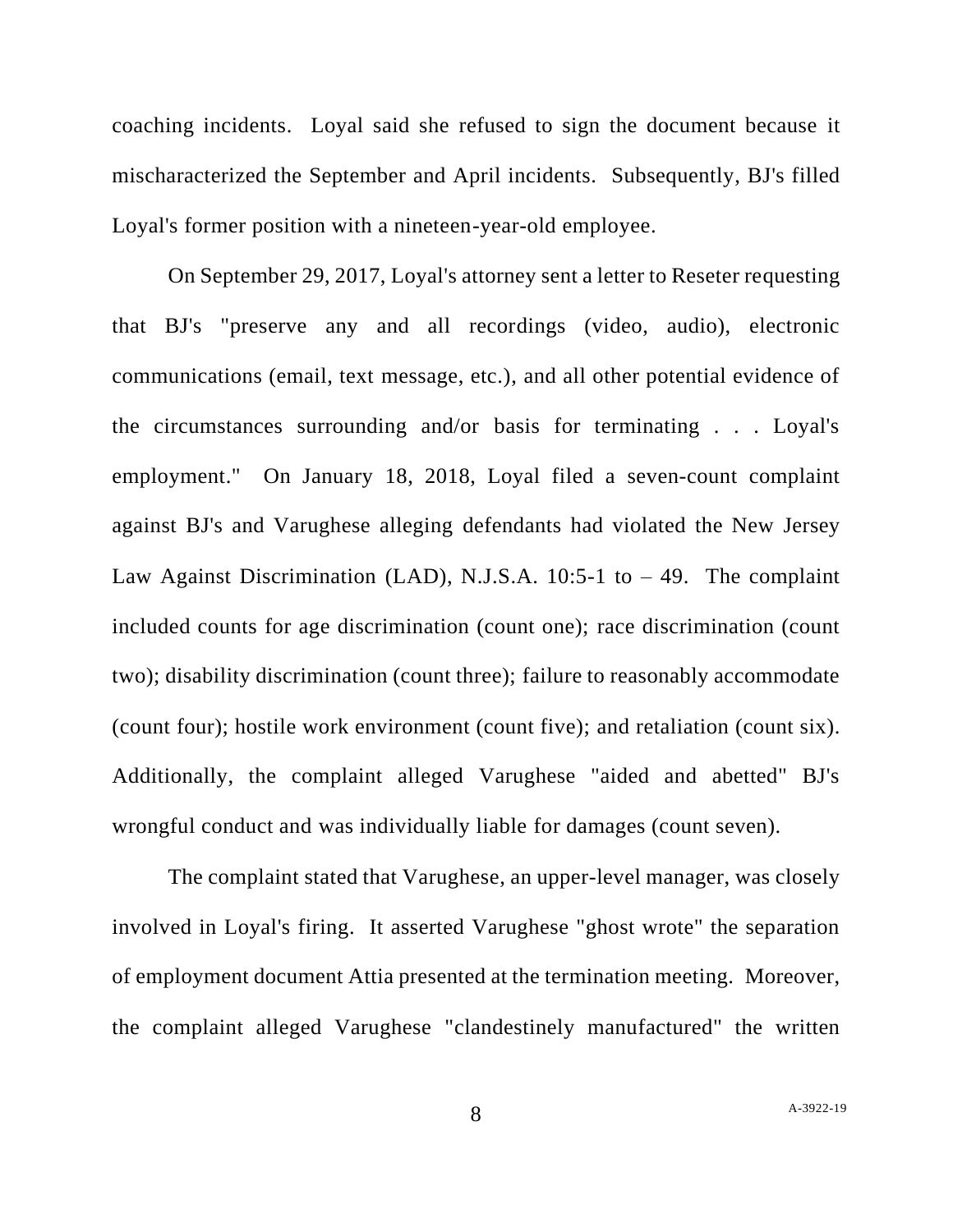warning Loyal received in April and "concocted" the June customer pick up issue that resulted in the coaching. According to the complaint, Varughese had a history of singling Loyal out and treating her with "hostility in the workplace," including criticizing "how she wore her uniform badge" and denying her "necessary breaks" despite knowing she had "diabetes[] which required insulin injections." Further, Loyal claimed Varughese treated younger employees differently. At her deposition, Loyal said she complained about Varughese's age discrimination to Bonilla, whom Loyal described as a "very nice manager," but mentioned it to no one else. Moreover, Varughese was the only BJ's employee Loyal accused of discrimination. Reseter and Lynch both certified they were unaware of any harassment, discrimination, or retaliation complaints Loyal had raised while working at BJ's.

While discovery was ongoing, defendants produced two CCTV video excerpts of the September 14 incident. One excerpt showed Loyal standing inside the store dealing with the two customers as the shoplifter exited with the televisions. It also showed Loyal later re-entering the store with the merchandise. The other video showed Loyal exiting the store and returning from the parking lot with the televisions.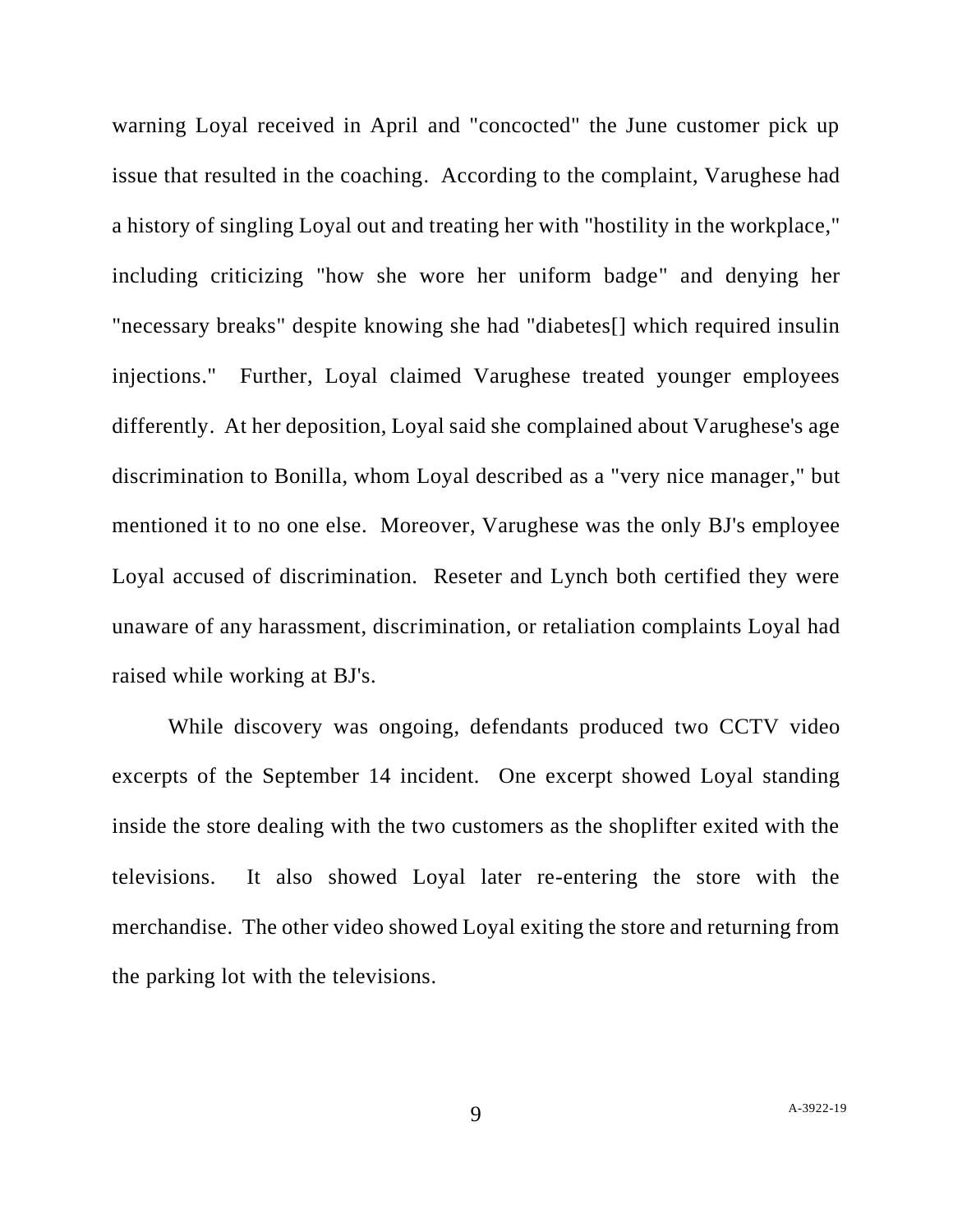In response to plaintiff's interrogatory regarding destroyed documents, defendants admitted "that as a result of the system's automatic overwriting of the September 14, 2017 CCTV footage, th[e] original footage [wa]s no longer available." In another interrogatory response, defendants explained that BJ's CCTV footage was automatically overwritten "approximately every [ninety] days." However, defendants denied "there was any relevant or discoverable footage on the original" beyond what was captured in the excerpts already provided. Loyal contended that BJ's records policy did not support defendants' claims about the ninety-day automatic overwriting of CCTV footage and moved to amend her complaint, adding an eighth count with claims of fraudulent concealment and spoliation of evidence. The judge granted the motion, which was unopposed.

As the litigation proceeded, the parties contested several discovery issues. Pertinent to this appeal, Loyal moved to compel production of all litigation hold letters defendants had distributed to employees. Defendants maintained the letters were privileged and not discoverable, absent a preliminary showing of spoliation. At oral argument on December 11, 2018, Loyal's counsel argued that if the judge opted not to order production of the letters, Loyal was at least entitled to know what categories of electronically stored information (ESI) BJ's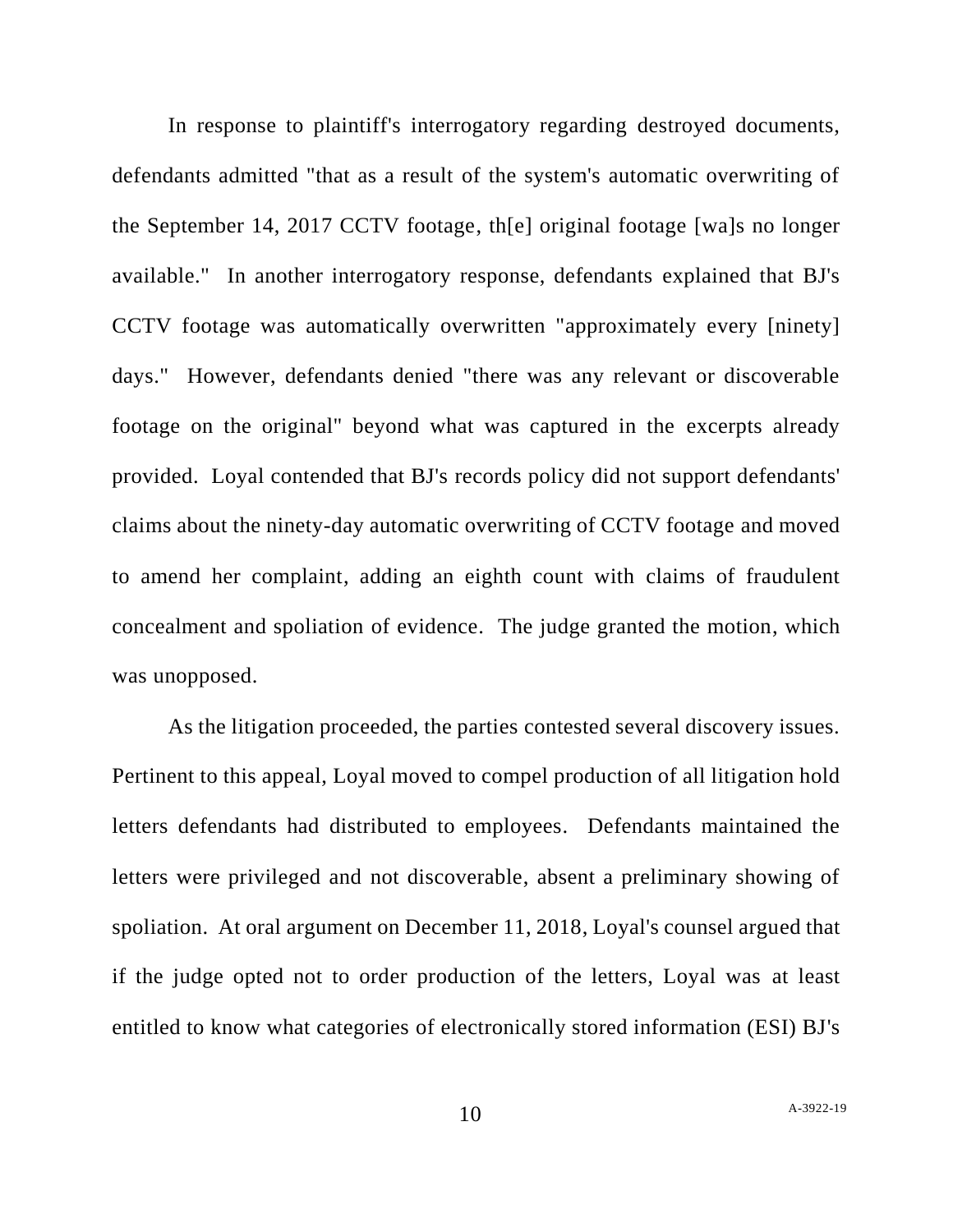told employees to preserve and what actions it directed employees to undertake. Although the judge denied the motion, he agreed that defendants should identify the categories of information BJ's had preserved and the actions taken to do so. The judge left open the possibility that the letters could become discoverable if the record developed to show a "failure to preserve relevant information."

Loyal subsequently filed a motion for reconsideration based on new information learned during Attia's February 1, 2019 deposition. At his deposition, Attia stated that he signed a document one or two months after Loyal was fired, which instructed him to preserve documents related to Loyal's termination. At the reconsideration hearing, Loyal's counsel argued that the delay in issuing the litigation hold was presumptive evidence of spoliation. Loyal's counsel also claimed that forty seconds of footage that would have shown exactly what transpired when Loyal first exited the store was missing from the video excerpts defendants provided. The judge, however, disagreed. After reviewing Rule 4:49-2's standard for granting a motion for reconsideration, the judge reasoned that Attia's deposition testimony did not establish any spoliation because defendants had already produced all the relevant video footage.

The judge explained: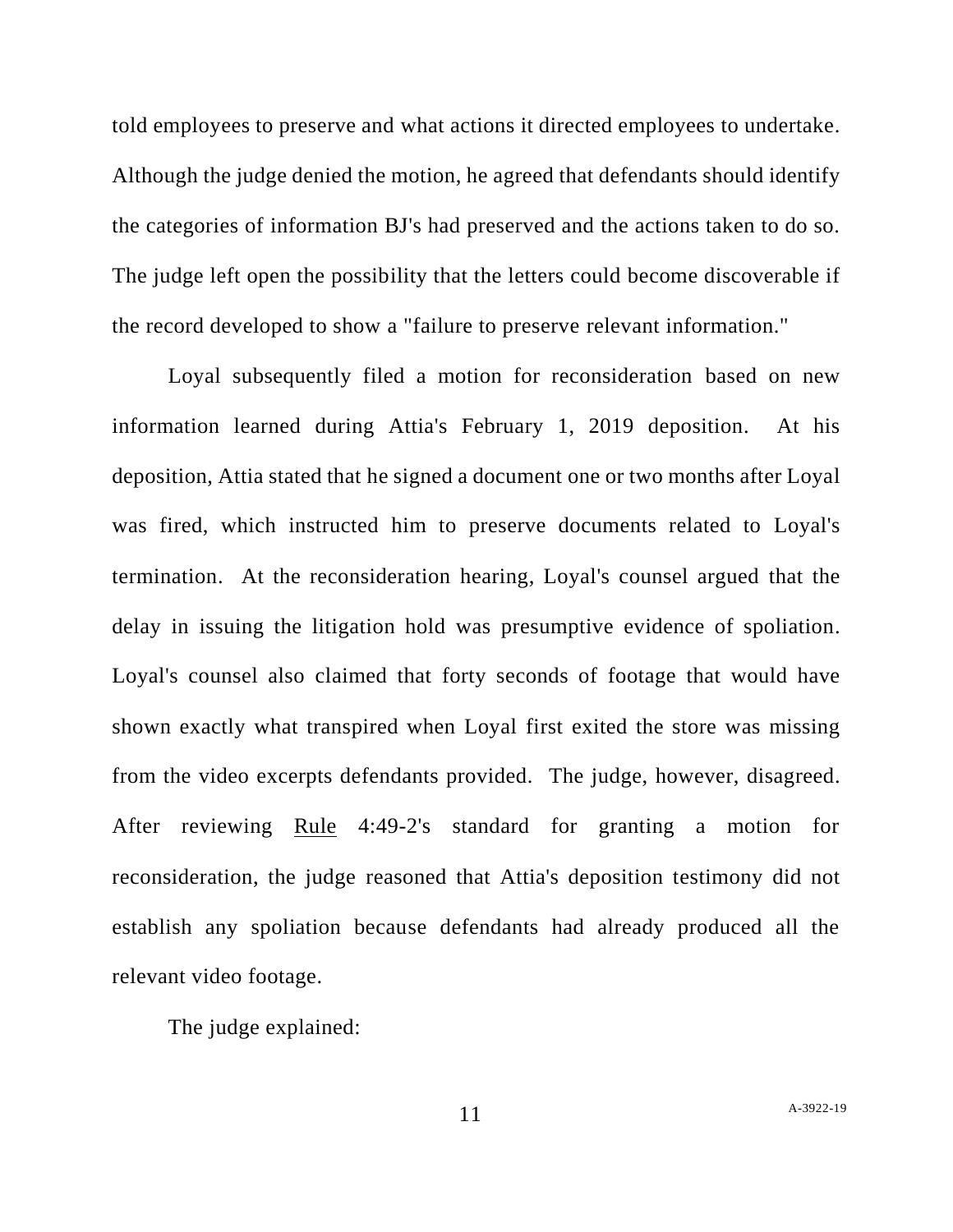I think the relevant video has been produced. The entire video, which I just reviewed shows what ... happened. The second video that does not show her leaving, shows her coming back. I don't see any relevance in the video where she is seen on the first video walking out and then there would be an approximate, I don't know, [fifteen], [twenty] feet of what would have shown her leaving the store, but then that's all that video would have captured.

If you wait, it does show her coming back with the TV's. So that's . . . no showing of spoliation, in my view. So I don't see that that triggers disclosure of the [l]itigation [h]old [l]etters.

Additionally, the judge admonished the parties for failing to cooperate

during discovery. Addressing both parties, the judge said:

[Y]ou're spending all this time and money and the [c]ourt's time on things that should be worked out, but if you can't work it out, I'll plow through it and I'll do the job, but I promise you, from this date on, I anticipate discovery motions.

Whoever is acting improperly on a discovery motion and that's a full and complete compliance with the rules, is going to be sanctioned with attorney's fees.

I'm not saying it's plaintiff, I'm not saying it's . . . defendant[s]. I don't think either of you have worked all that well, certainly not well together.

. . . .

The [c]ourt by the way, is not conducting anymore case management conferences. You work these problems out . . . understanding the warning . . .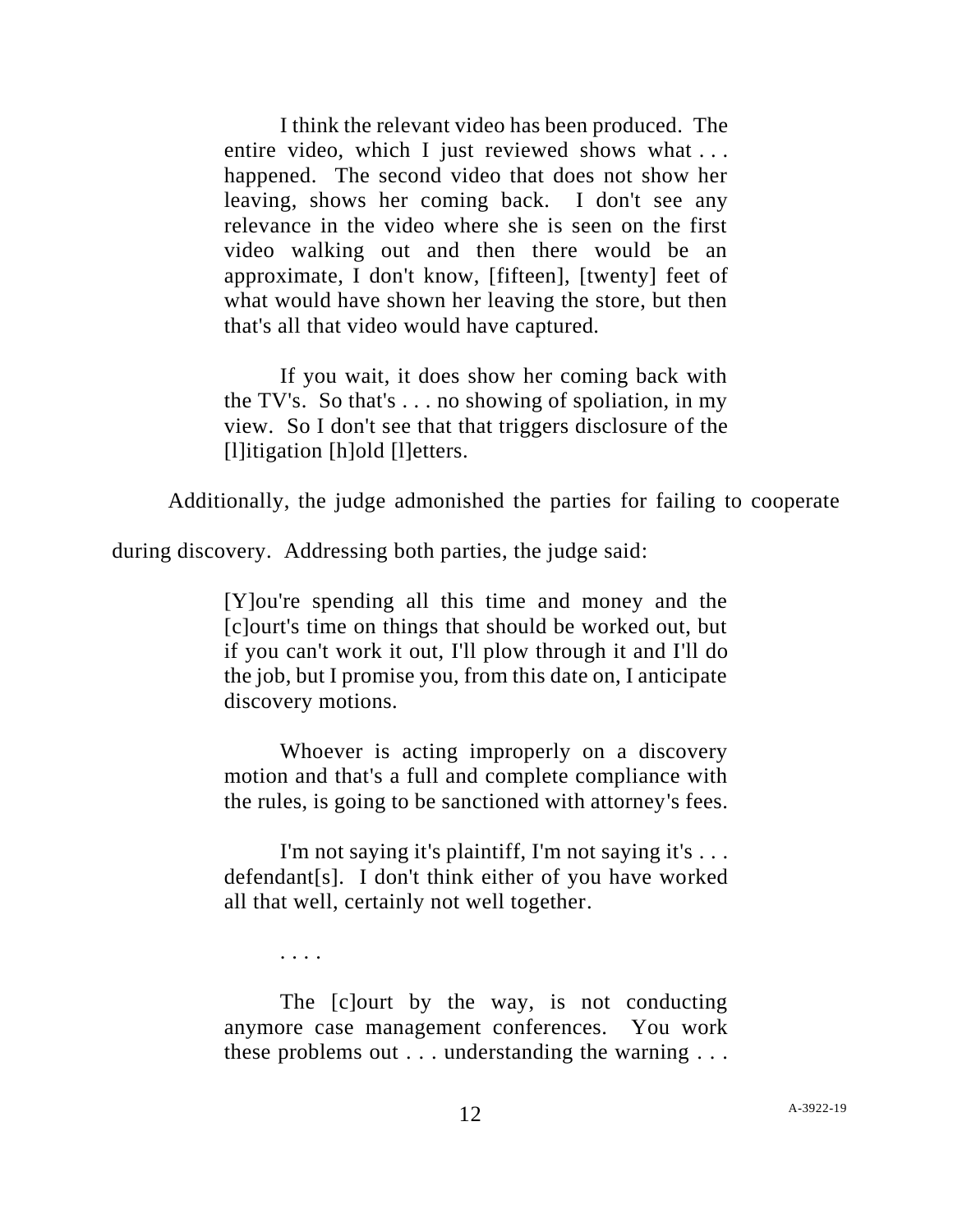that was given before about discovery motions[;] someone is leaving this court sanctioned if I get a discovery motion because this has to end . . . .

The parties did not object to the judge's admonition.

Following the close of discovery, defendants moved for summary judgment. Although Loyal opposed the motion, she nonetheless voluntarily dismissed her racial discrimination, disability discrimination, and failure to accommodate claims. The parties argued the motion on May 8, 2019, and the judge delivered an oral decision via Zoom ten days later. Although problems with the recording rendered portions of the audio indiscernible for the transcriber, the transcript shows that after recounting the parties' arguments, the judge analyzed Loyal's remaining LAD claims, applying the framework established in McDonnell Douglas Corp. v. Green, 411 U.S. 792, 802 (1973) for proving employment discrimination claims with circumstantial evidence.

First, the judge determined that Loyal established a prima facie case of age-based employment discrimination. Next, the judge found that defendants "articulated a legitimate non-discriminatory basis for [Loyal's] termination," namely her conduct on September 14. Lastly, the judge determined that no reasonable factfinder could conclude that defendants' explanation was pretextual, given BJ's documented policies prohibiting employees from pursuing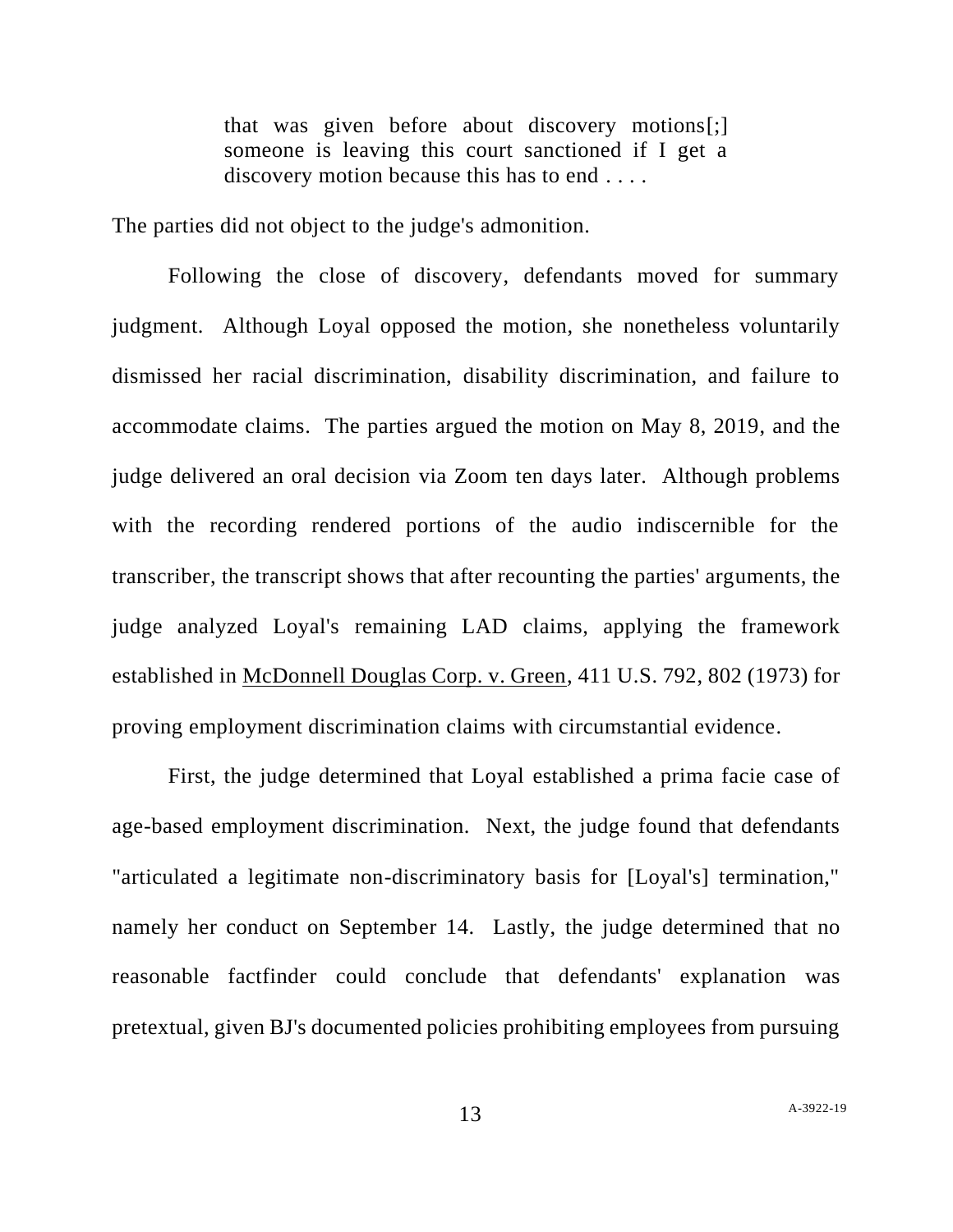shoplifters into the parking lot and Loyal's deposition testimony admitting she entered the parking lot to confront the individual about showing a receipt. Additionally, the judge concluded that any age-based animus of Varughese did not taint the decision to terminate Loyal because Reseter and Lynch conducted independent investigations into the September 14 incident before making their decision. Therefore, according to the judge, defendants were entitled to summary judgment dismissal of the age-based discrimination count.

Turning to the next claim, the judge concluded Loyal did not establish a prima facie retaliation claim. First, the judge noted Loyal did not specify in her deposition testimony that she told Varughese she believed she was treated differently because of her age. Also, the judge observed there was at least a sixmonth gap between when Loyal complained about Varughese's conduct and when she was fired. The judge stated no reasonable jury could infer a causal connection between any complaints Loyal raised about disparate treatment and the subsequent decision to fire her. However, the judge reasoned that even if a reviewing court found Loyal established a prima facie retaliation claim, defendants had still "articulated a legitimate, non-discriminatory reason" for their decision that Loyal could not show was pretextual. Therefore, the judge granted defendants summary judgment on the retaliation count.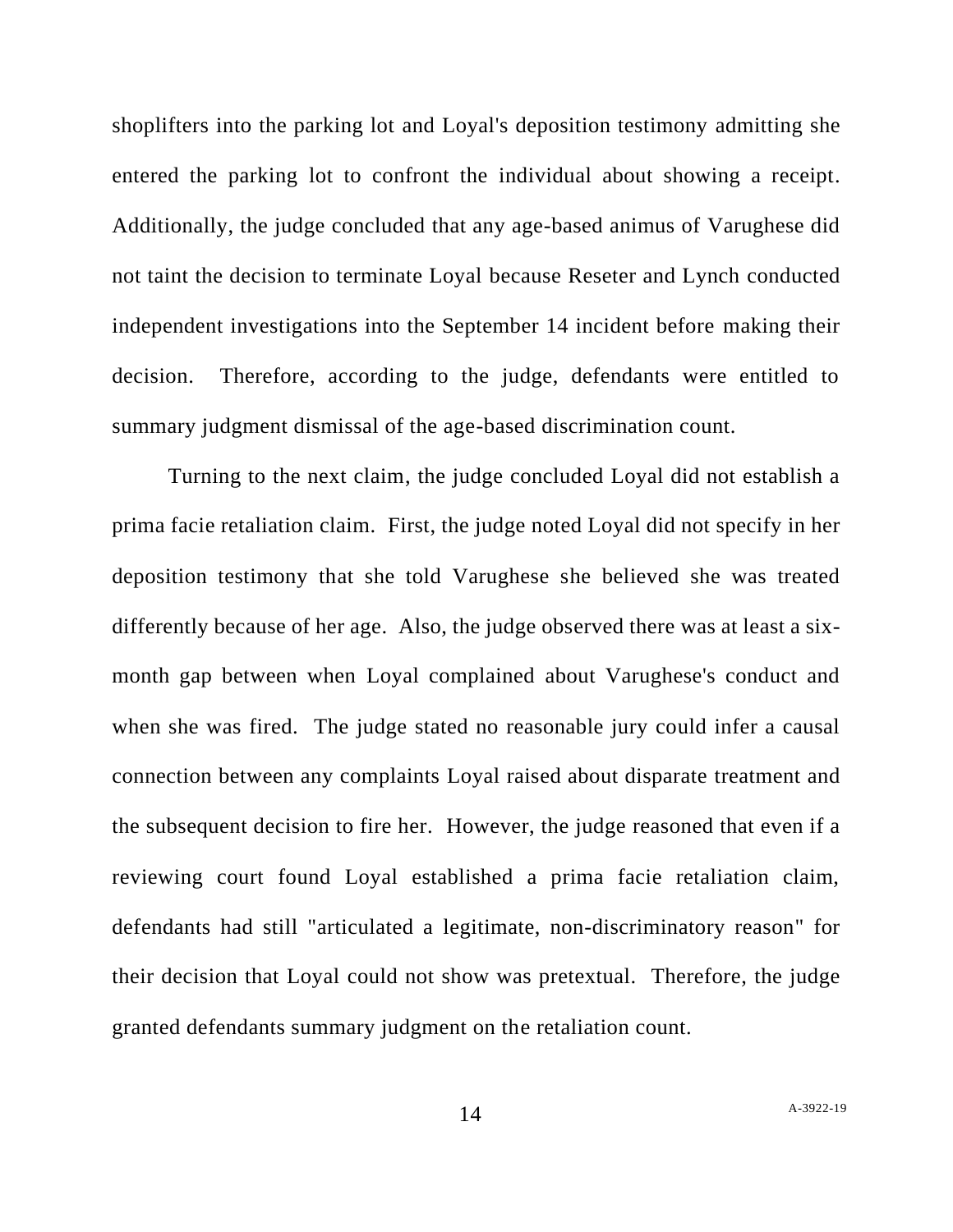Likewise, the judge determined Loyal's hostile work environment claim failed because no reasonable factfinder could conclude Varughese's harassing conduct was so severe, physically threatening, or humiliating to constitute a cognizable claim. Further, the judge held Varughese was not liable for aiding or abetting because Loyal's termination was not wrongful. Finally, the judge concluded Loyal's fraudulent concealment claim failed because BJ's had no obligation to disclose CCTV footage beyond what it had already provided.

In this ensuing appeal, Loyal argues the judge: (1) should have granted reconsideration of her motion to compel production of all litigation hold letters based upon new evidence gleaned from Attia's deposition; (2) usurped the role of a jury in deciding her age discrimination and retaliation claims; and (3) erred in dismissing the fraudulent concealment claim. 1 Also, Loyal contends the judge's warnings about discovery sanctions and the poor quality of the summary judgment decision transcript violated her due process rights, presenting other grounds for reversal.

<sup>&</sup>lt;sup>1</sup> Loyal does not appeal the dismissal of her hostile work environment claim.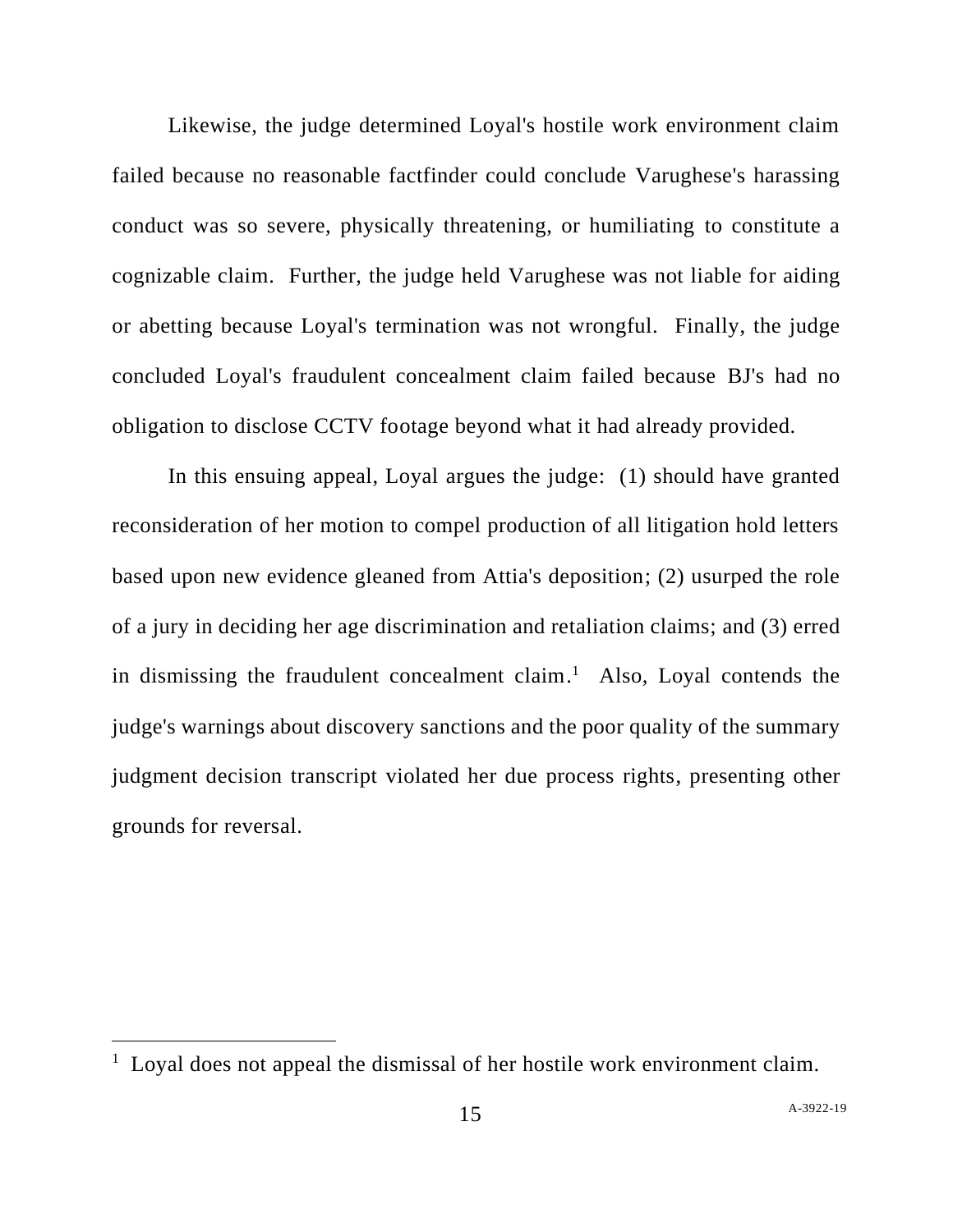We review a grant of summary judgment applying the same standard used

by the trial court. Steinberg v. Sahara Sam's Oasis, L.L.C., 226 N.J. 344, 366

(2016). That standard is well-settled.

[I]f the evidence of record – the pleadings, depositions, answers to interrogatories, and affidavits – "together with all legitimate inferences therefrom favoring the non-moving party, would require submission of the issue to the trier of fact," then the trial court must deny the motion. On the other hand, when no genuine issue of material fact is at issue and the moving party is entitled to a judgment as a matter of law, summary judgment must be granted.

[Ibid. (citations omitted) (quoting R. 4:46-2(c)).]

We give no "special deference" to a trial court's interpretation of the law.

Manalapan Realty, L.P. v. Twp. Comm., 140 N.J. 366, 378 (1995).

"We review the trial court's denial of plaintiff's motion for reconsideration for abuse of discretion." Branch v. Cream-O-Land Dairy, 244 N.J. 567, 582 (2021). A court abuses its discretion "when a decision is 'made without a rational explanation, inexplicably departed from established policies, or rested on an impermissible basis.'" Pitney Bowes Bank, Inc. v. ABC Caging Fulfillment, 440 N.J. Super. 378, 382 (App. Div. 2015) (quoting Flagg v. Essex Cnty. Prosecutor, 171 N.J. 561, 571 (2002)).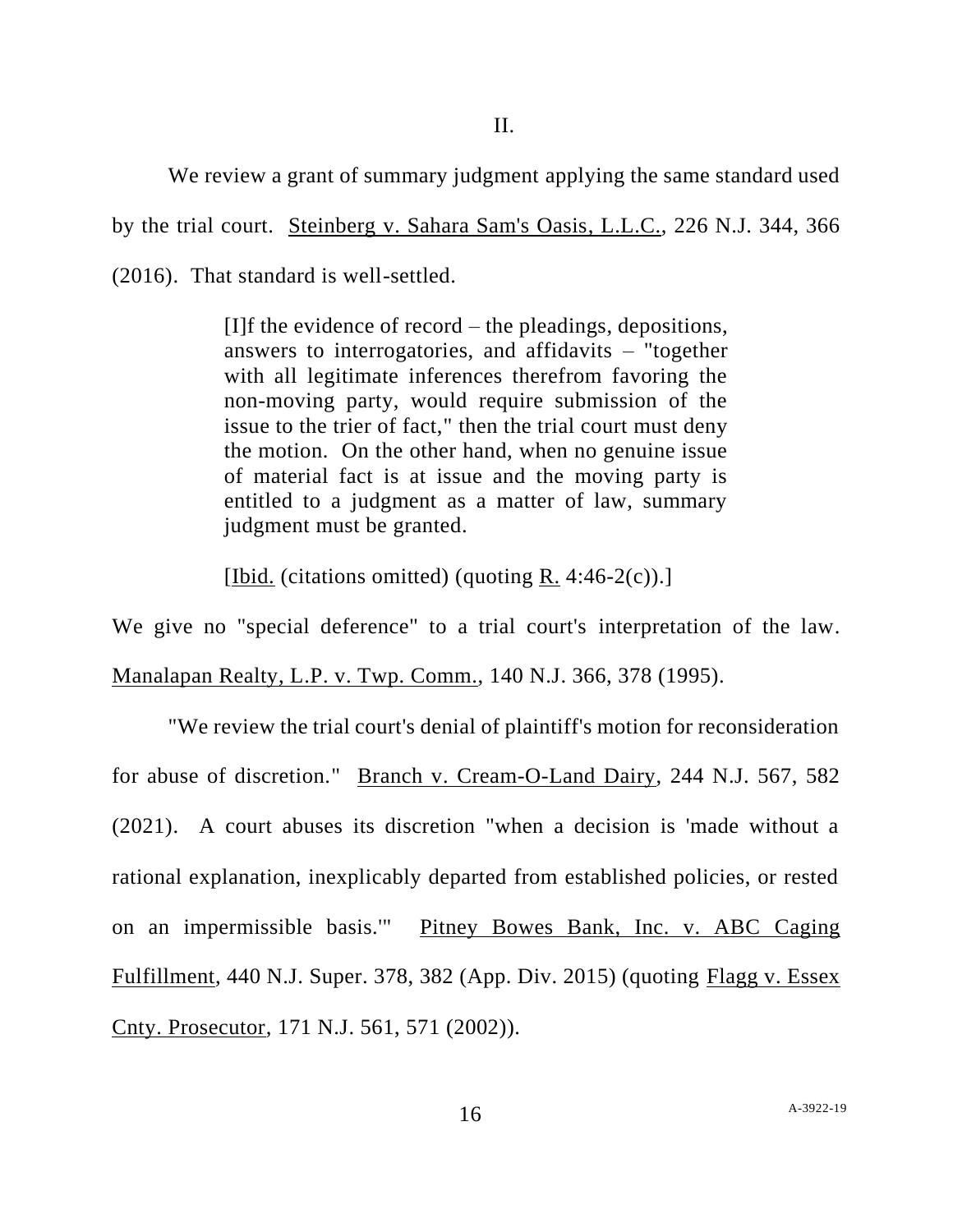Unlike reconsideration motions to alter or amend final judgments and final orders, which are governed by Rule 4:49-2, a motion for reconsideration of an interlocutory order, as here, is governed by Rule 4:42-2. Lawson v. Dewar, 468 N.J. Super. 128, 134 (App. Div. 2021). Rule 4:42-2 "declares that interlocutory orders 'shall be subject to revision at any time before the entry of final judgment in the sound discretion of the court in the interest of justice.'" Ibid. (quoting R. 4:42-2); see also Pressler & Verniero, Current N.J. Court Rules, cmt. 3 on R. 4:42-2 (2022) ("[A]n order adjudicating less than all the claims is subject to revision in the interests of justice at any time before entry of final judgment. ").

## A. Loyal's Motion for Reconsideration

Applying these principles, we discern no abuse of discretion in the judge's denial of Loyal's reconsideration motion. The judge determined that Attia's deposition testimony regarding delays in the distribution of litigation hold letters was irrelevant to any potential spoliation of the CCTV footage, given that defendants had already produced the relevant video footage. Spoliation is "the destruction or the concealment of evidence by one party to impede the ability of another party to litigate a case." Jerista v. Murray, 185 N.J. 175, 201 (2005). Because the video defendants produced showed the conduct underlying Loyal's termination, namely her leaving the store and returning from the parking lot with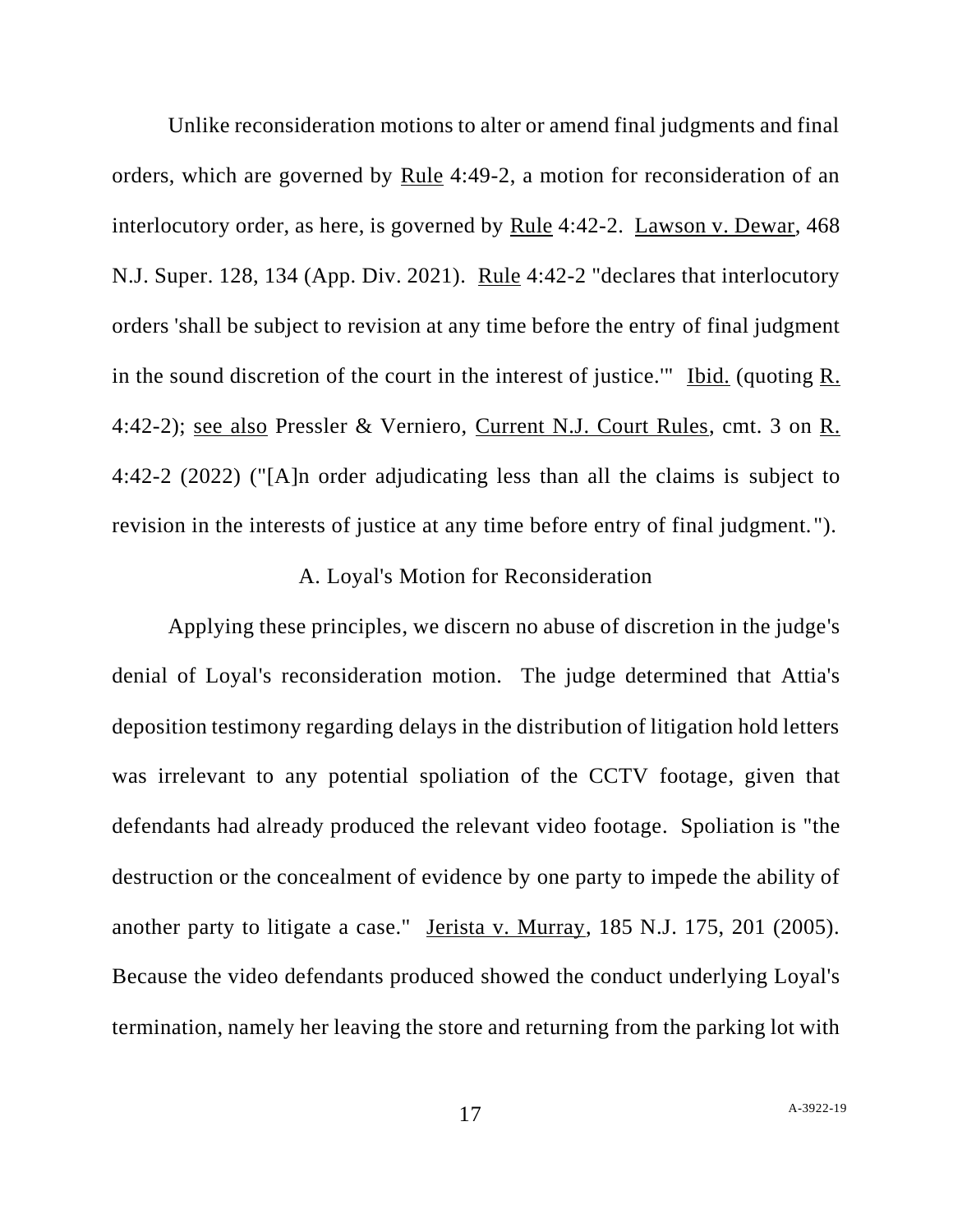the merchandise, all of which Loyal admitted in her deposition, we agree with the judge's assessment that there was no failure to preserve relevant evidence and thus no preliminary showing of spoliation to trigger disclosure of the litigation hold letters.

We recognize that the judge applied the wrong standard in denying plaintiff's reconsideration motion. The "standard cited by the . . . judge that requires a showing that the challenged order was the result of a 'palpably incorrect or irrational' analysis or of the judge's failure to 'consider' or 'appreciate' competent and probative evidence did not apply to the motion before the . . . judge." Lawson, 468 N.J. Super. at 134 (citation omitted) (quoting Cummings v. Bahr, 295 N.J. Super. 374, 384 (App. Div. 1996)). Indeed, unlike "the methodology employed when a motion is based on Rule 4:49-2" to which the Cummings standard applies, "only 'sound discretion' and the 'interest of justice' guides the trial court" on a Rule 4:42-2 motion. Lawson, 468 N.J. Super. at 134. Nonetheless, we are satisfied that the decision was correct under the Rule 4:42-2 standard, and we may rely on grounds other than those expressed by the judge to affirm an order. See Ellison v. Evergreen Cemetery, 266 N.J. Super. 74, 78 (App. Div. 1993) ("[A]ppeals are taken from judgments, not from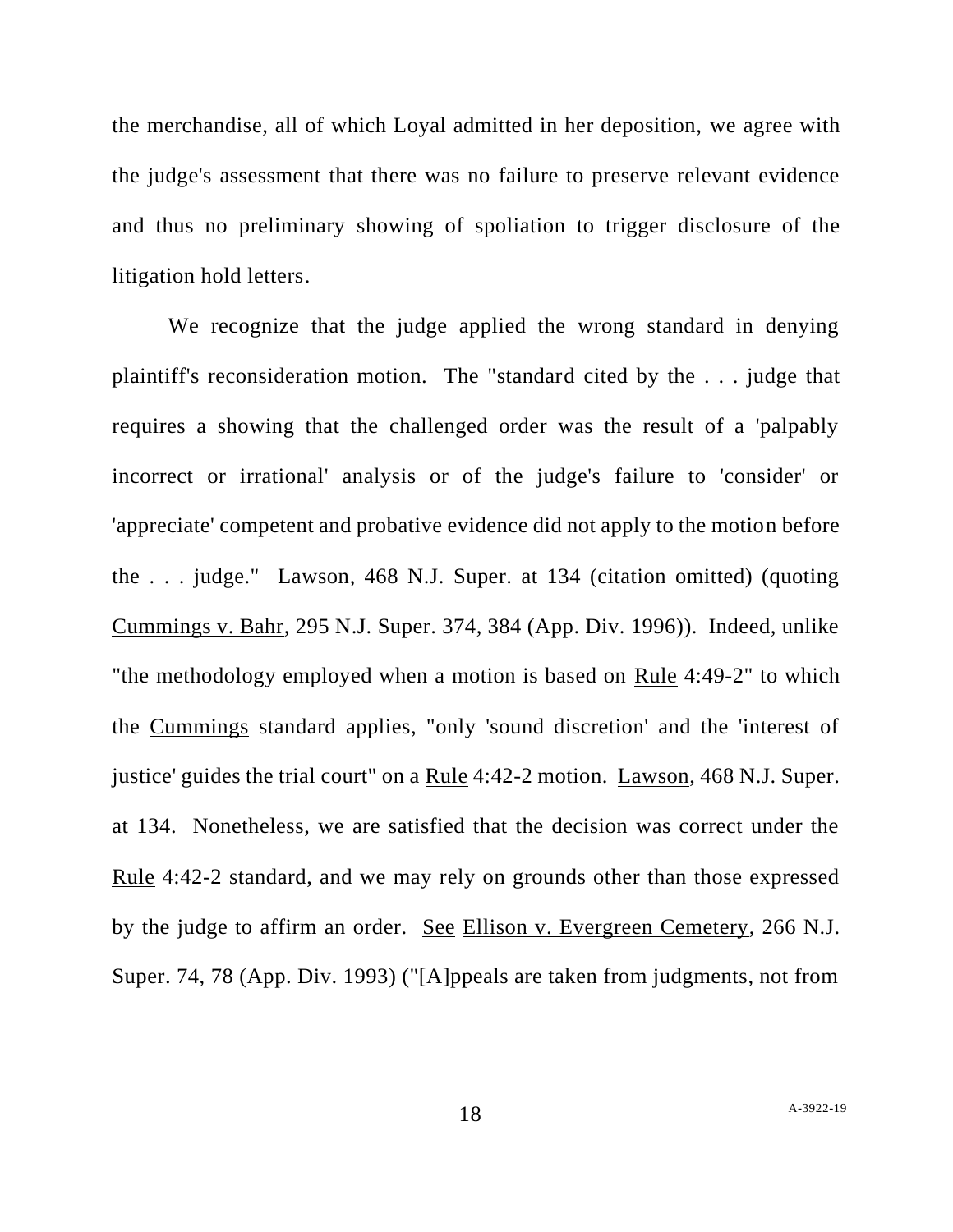oral opinions or reasons," and "an order or judgment will be affirmed on appeal if it is correct, even though the judge gave the wrong reasons for it.").

## B. Loyal's LAD Claims

The LAD provides it is unlawful for an employer "to discharge . . . or . . . discriminate against [an] individual in compensation or in terms, conditions or privileges of employment" on the basis of age or other protected characteristics. N.J.S.A. 10:5-12(a). New Jersey courts utilize the McDonnell Douglas burdenshifting framework to evaluate LAD claims, requiring plaintiffs first to establish a prima facie discrimination claim. Viscik v. Fowler Equip. Co., 173 N.J. 1, 13- 14 (2002). To demonstrate a prima facie age discrimination claim, a plaintiff must show: "(1) she belongs to a protected class; (2) she performed her job at a level that satisfied [the employer's] legitimate expectations; (3) she was discharged; and (4) she was replaced by 'a candidate sufficiently younger to permit an inference of age discrimination.'" Young v. Hobart W. Grp., 385 N.J. Super. 448, 458 (App. Div. 2005) (quoting Bergen Com. Bank v. Sisler, 157 N.J. 188, 213 (1999)).

Importantly, "[t]he evidentiary burden at the prima facie stage is 'rather modest: it is to demonstrate to the court that plaintiff's factual scenario is compatible with discriminatory intent  $-$  i.e., that discrimination could be a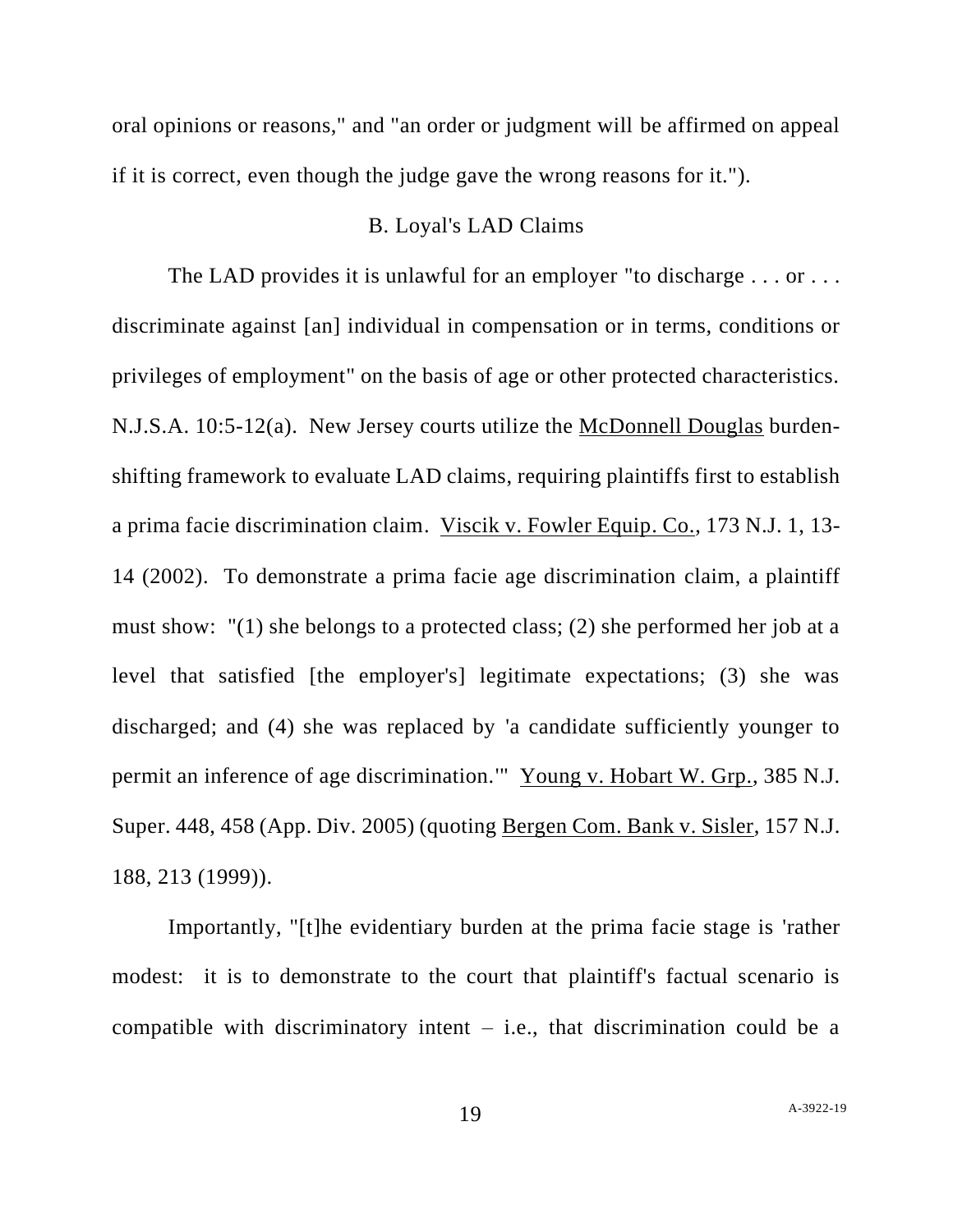reason for the employer's action.'" Zive v. Stanley Roberts, Inc., 182 N.J. 436, 447 (2005) (quoting Marzano v. Comput. Sci. Corp., 91 F.3d 497, 508 (3d Cir. 1996)). Also, "the prima facie case is to be evaluated solely on the basis of the evidence presented by the plaintiff, irrespective of defendants' efforts to dispute that evidence." Id. at 448.

If a plaintiff demonstrates a prima facie claim, the burden "shifts to the employer to articulate a legitimate, non-discriminatory reason for the adverse employment action." Viscik, 173 N.J. at 14. If the employer articulates a legitimate reason for its action, "the burden shifts back to the plaintiff to show that the employer's proffered reason was merely a pretext for discrimination." Ibid. To prove pretext, a plaintiff must show the proffered reason was false, and "the employer was motivated by discriminatory intent." Ibid.

Here, the judge concluded Loyal established a prima facie age discrimination claim but failed to show defendants' reasons were pretextual. Loyal, however, asserts there were genuine issues of material fact related to the issue of pretext that should have precluded the judge from granting summary judgment.

As noted by our Supreme Court, a plaintiff can demonstrate genuine issues of material fact exist in discrimination cases by "point[ing] to some evidence,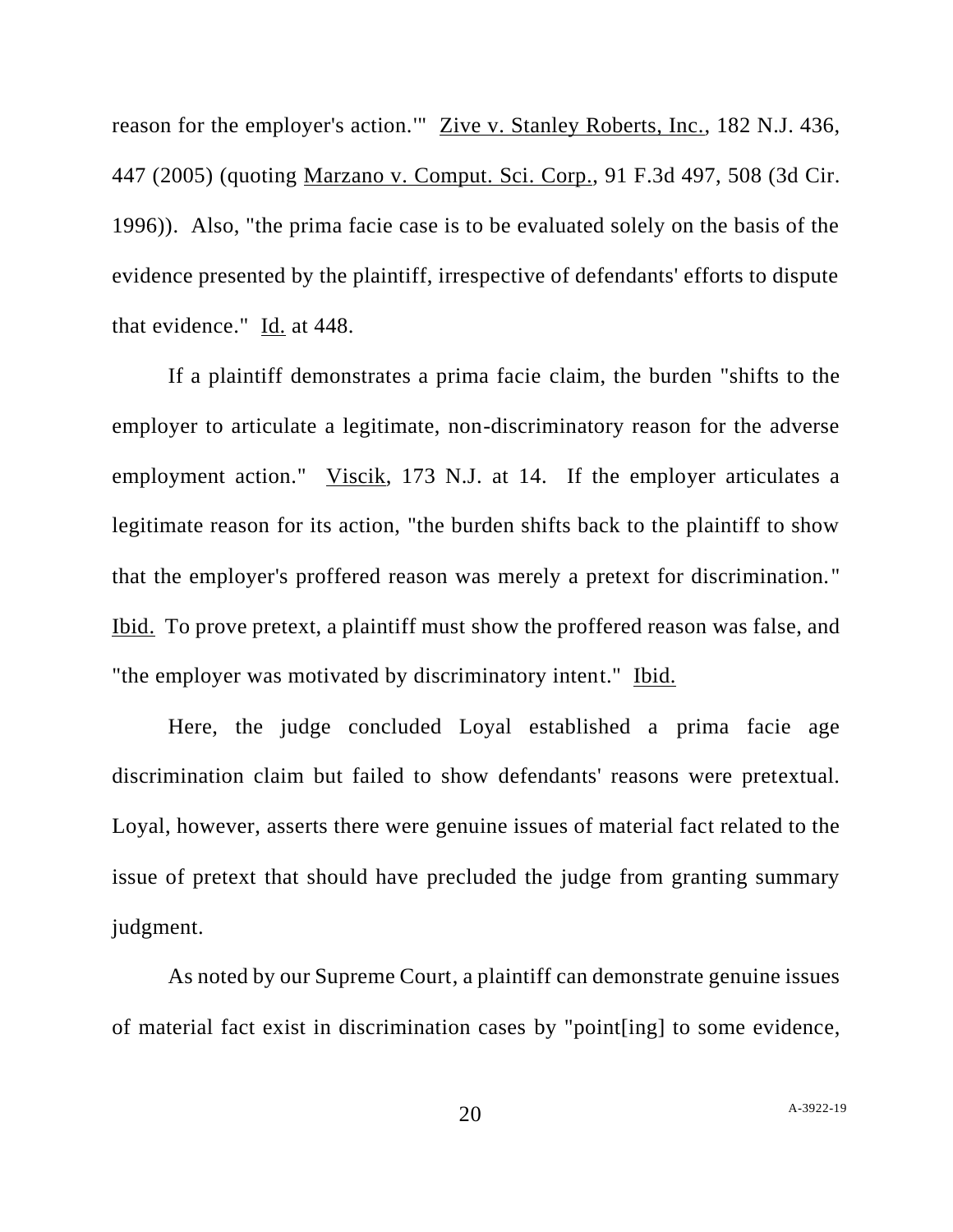direct or circumstantial, from which a factfinder could reasonably either (1) disbelieve the employer's articulated legitimate reasons; or (2) believe that an invidious discriminatory reason was more likely than not a motivating or determinative cause of the employer's action." Zive, 182 N.J. at 455-56 (quoting Fuentes v. Perskie, 32 F.3d 759, 764 (3d Cir. 1994)). However, "[i]f it is clear that that obligation cannot be met, defendants will prevail at summary judgment."  $\underline{Id}$ . at 456.

We agree with the judge that Loyal failed to meet her burden. Loyal's allegation that Varughese masterminded her termination for discriminatory reasons is not supported by the record. The contemporaneous email exchange between Lynch and Burgess, where they discussed the September 14 incident, clearly showed they both had legitimate and independent concerns about Loyal's conduct. Loyal presented no evidence to suggest otherwise. Moreover, the concerns Lynch and Burgess expressed in the email exchange are consistent with BJ's stated reasons for firing Loyal.

Furthermore, the circumstantial evidence of Varughese's influence, namely the email and photos sent to management, would not lead a reasonable juror to believe that Varughese had somehow manipulated Reseter and Lynch into firing Loyal. Again, Reseter and Lynch both certified that they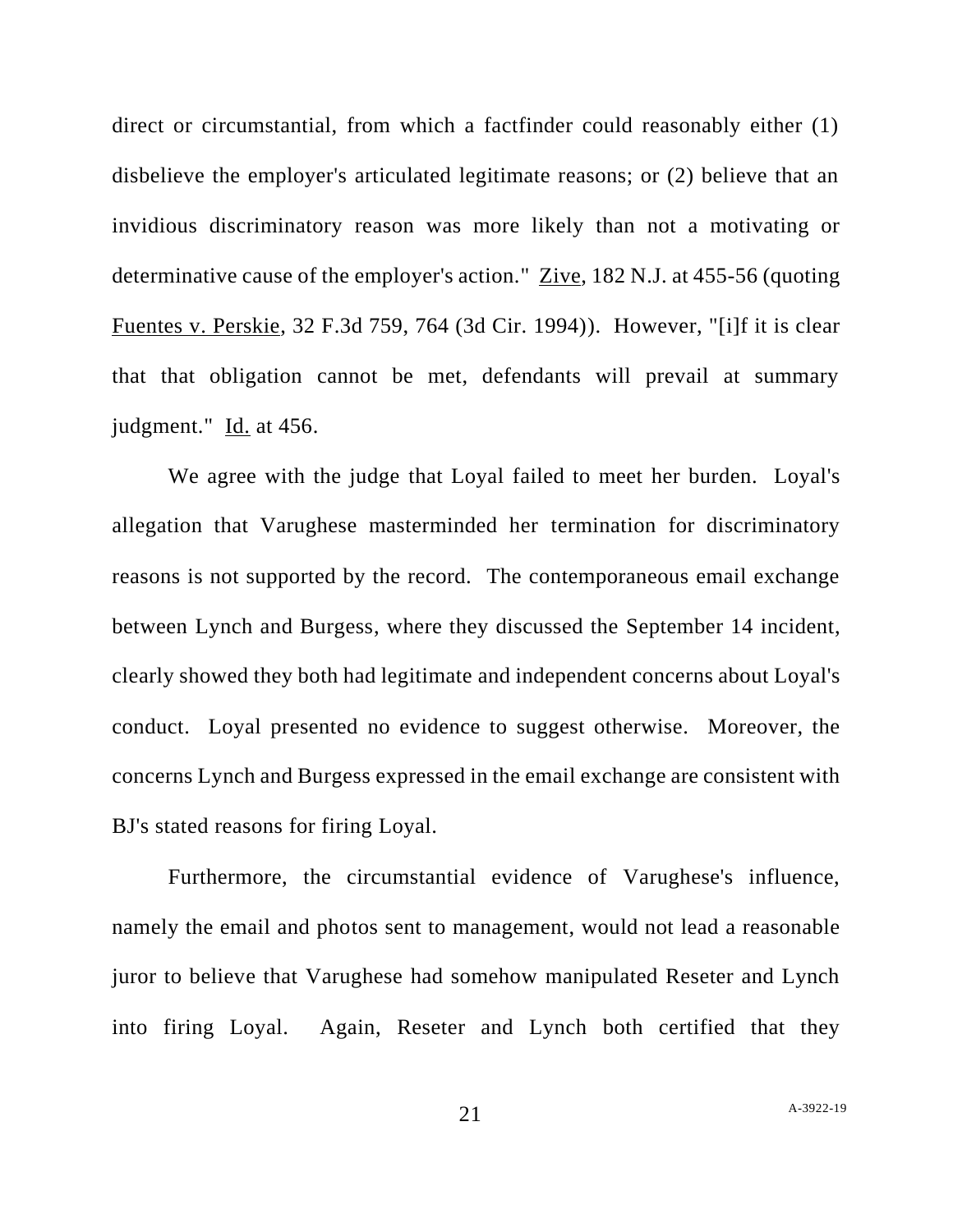independently reviewed the relevant CCTV footage before making their decision, and the record does not suggest Varughese was meaningfully involved in their decision-making process. Consequently, Loyal has not shown that material issues of fact precluded granting summary judgment to defendants on her age discrimination claim.

A similar analysis applies to Loyal's retaliation claim. See Henry v. N.J. Dep't of Human Servs., 204 N.J. 320, 332 (2010) ("A claim of retaliation follows essentially the same burden-shifting approach . . . ."). A plaintiff can establish a prima facie case of retaliation under the LAD by demonstrating: "(1) plaintiff was in a protected class; (2) plaintiff engaged in protected activity known to the employer; (3) plaintiff was thereafter subjected to an adverse employment consequence; and (4) that there is a causal link between the protected activity and the adverse employment consequence." Victor v. State, 203 N.J. 383, 409 (2010).

We agree with the judge that Loyal did not establish a prima facie retaliation claim. Undoubtedly, raising concerns about unlawful age discrimination in the workplace is a protected activity under the LAD. See N.J.S.A. 10:5-12(d) (prohibiting "reprisals against any person because that person has opposed any practices or acts forbidden under this act"). Thus, if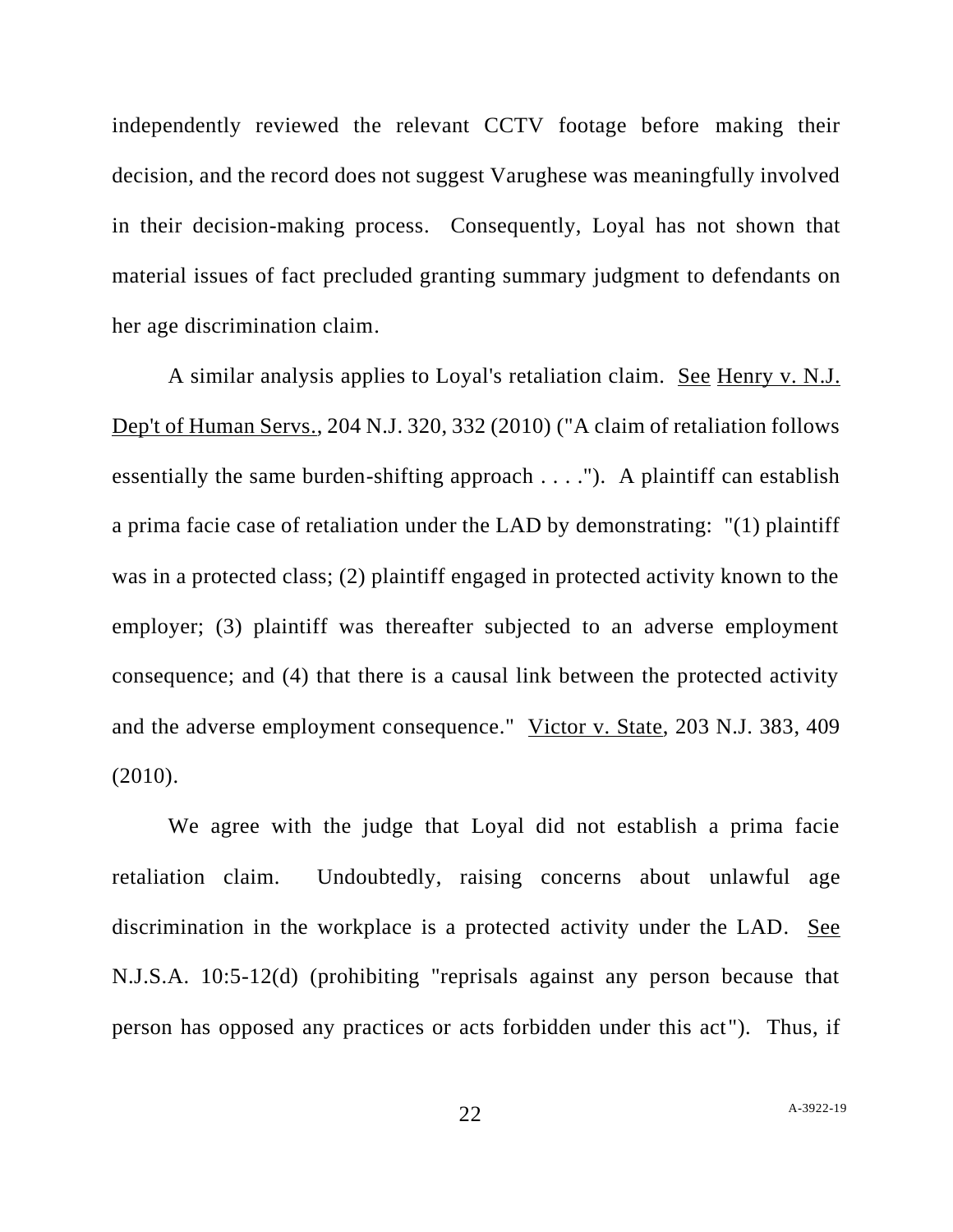Loyal showed how her complaints to Bonilla about Varughese's alleged discriminatory conduct were possibly a cause of her termination, she would have established a prima facie retaliation claim. See Zive, 182 N.J. at 447. However, she did not.

Critically, Loyal presented no evidence to suggest that Varughese or anyone else was aware that she had complained of age discrimination to Bonilla.<sup>2</sup> Further, Loyal never claimed Bonilla retaliated against her; to the contrary, Loyal emphasized at her deposition that Bonilla had always treated her well. Consequently, we have no basis for inferring that the decision-makers knew of any protected activity by Loyal or that Loyal's complaints led to her termination. See Young, 385 N.J. Super. at 467 ("[T]he mere fact that [an] adverse employment action occurs after [the protected activity] will ordinarily be insufficient to satisfy the plaintiff's burden of demonstrating a causal link between the two." (second and third alterations in original) (quoting <u>Krouse v.</u> Am. Sterilizer Co., 126 F.3d 494, 503 (3d Cir. 1997))). Even if Loyal had established a prima facie retaliation claim, her failure to show pretext is fatal to her claim.

<sup>2</sup> Notably, in opposing the summary judgment motion, Loyal submitted Bonilla's deposition transcript in which Bonilla also denied being aware of Loyal's age discrimination complaints.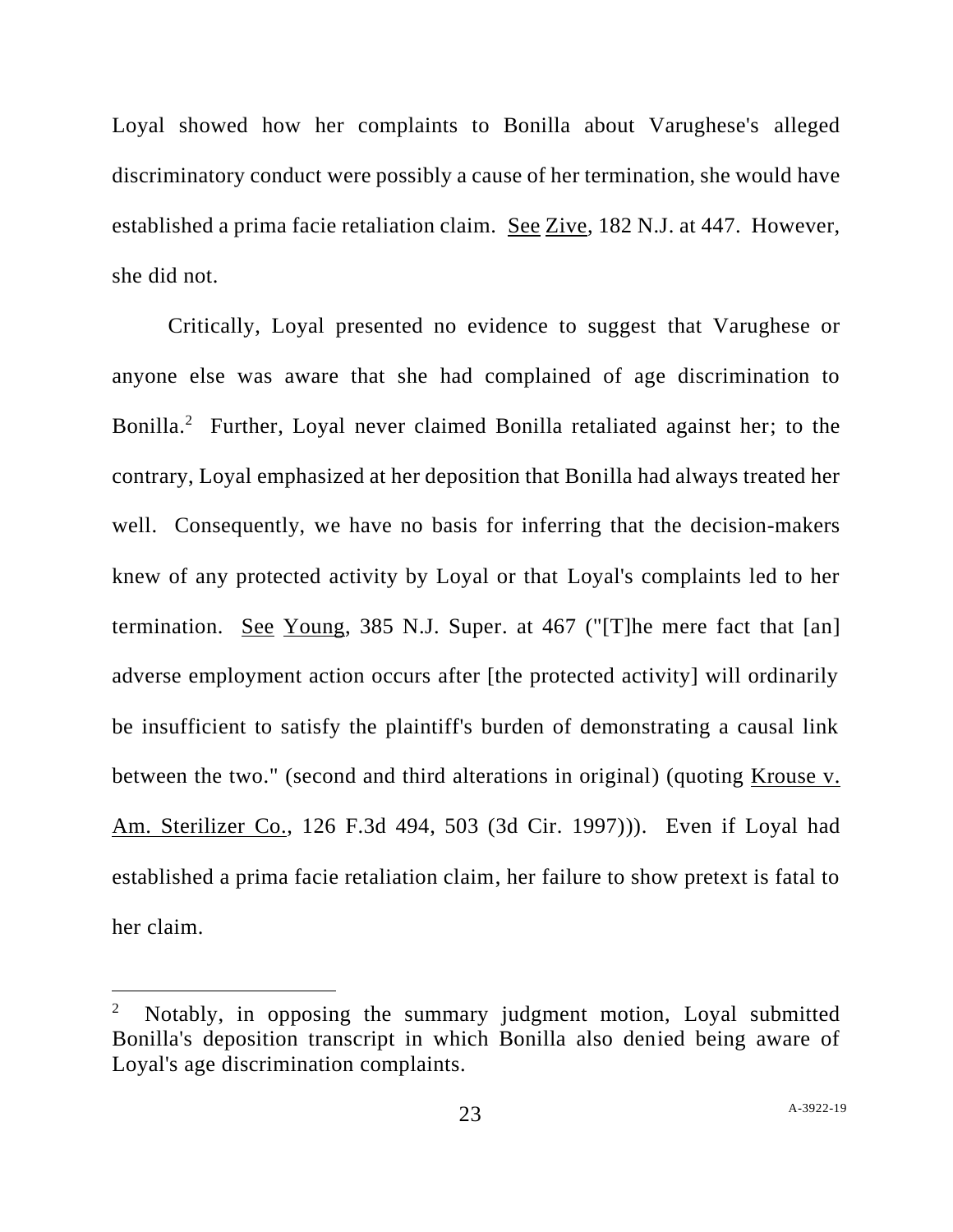Because summary judgment dismissal of Loyal's discrimination and retaliation claims was proper, summary judgment dismissal of the aiding or abetting claim against Varughese was also appropriate.

> [I]n order to hold an employee liable as an aider or abettor, a plaintiff must show that "(1) the party whom the defendant aids must perform a wrongful act that causes an injury; (2) the defendant must be generally aware of his role as part of an overall illegal or tortious activity at the time that he provides the assistance; [and] (3) the defendant must knowingly and substantially assist the principal violation."

> [Tarr v. Ciasulli, 181 N.J. 70, 84 (2004) (second alteration in original) (quoting Hurley v. Atl. City Police Dep't, 174 F.3d 95, 127 (3d Cir. 1999)).]

Because there was no wrongful conduct, there can be no individual liability. See N.J.S.A. 10:5-12(e) (imposing individual liability under the LAD "[f]or any person, whether an employer or an employee or not, to aid, abet, incite, compel or coerce the doing of any of the acts forbidden under this act, or to attempt to do so").

# C. Loyal's Fraudulent Concealment Claim

To prevail on a fraudulent concealment claim, a plaintiff must demonstrate:

> (1) That defendant in the fraudulent concealment action had a legal obligation to disclose evidence in connection with an existing or pending litigation;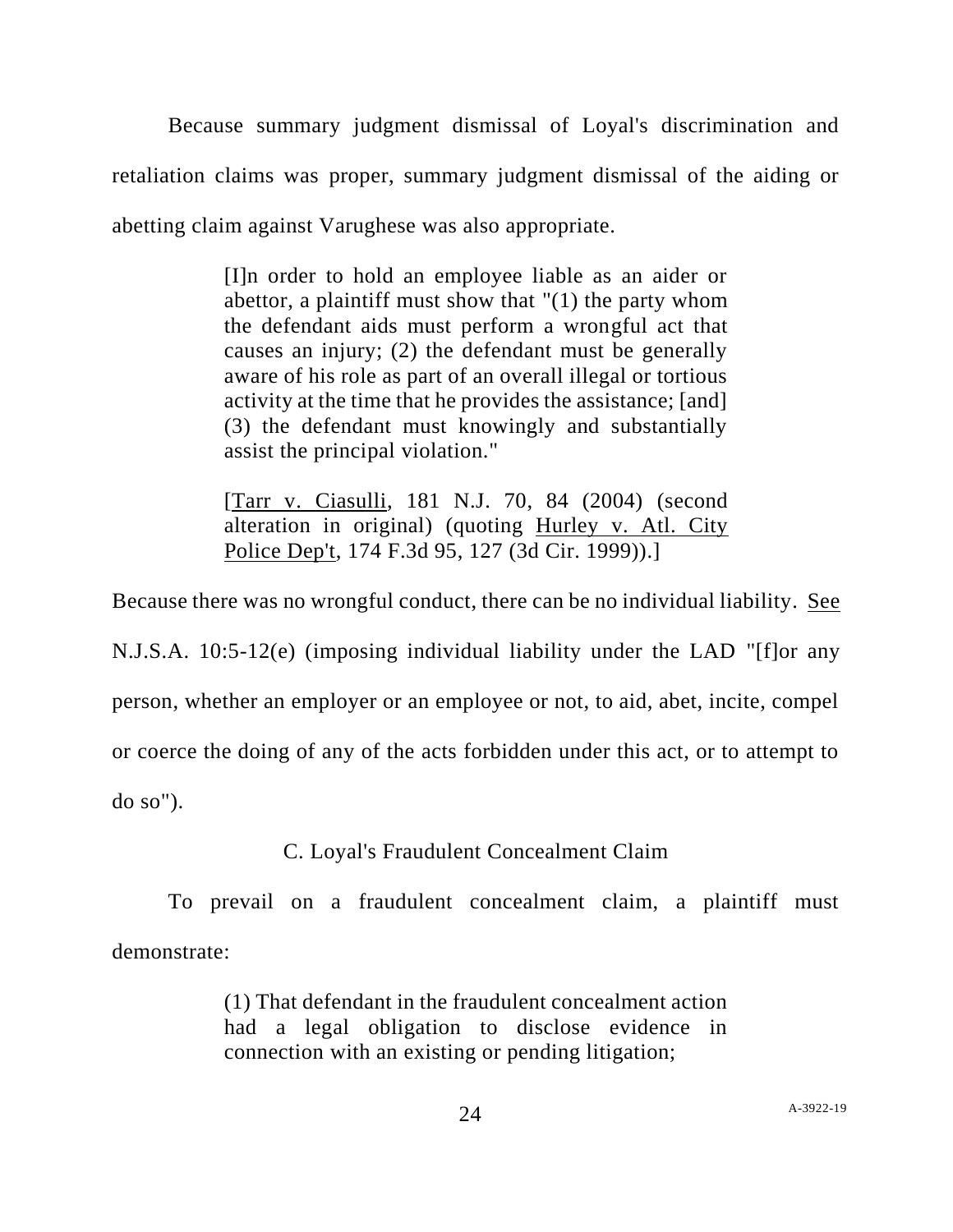(2) That the evidence was material to the litigation;

(3) That plaintiff could not reasonably have obtained access to the evidence from another source;

(4) That defendant intentionally withheld, altered or destroyed the evidence with purpose to disrupt the litigation;

(5) That plaintiff was damaged in the underlying action by having to rely on an evidential record that did not contain the evidence defendant concealed.

[Tartaglia v. UBS PaineWebber Inc., 197 N.J. 81, 118 (2008) (quoting Rosenblit v. Zimmerman, 166 N.J. 391, 406-07 (2001)).]

Here, we agree with the judge that Loyal's fraudulent concealment claim was ripe for summary judgment dismissal because any additional CCTV footage was immaterial to the case. BJ's stated it fired Loyal because she left the store to confront a shoplifter in the parking lot, thus violating store policy. The videos defendants provided showed the shoplifter exiting with the televisions, Loyal departing the store soon after, and then returning from the parking lot with the televisions. Moreover, Loyal testified at her deposition that she entered the parking lot and asked the shoplifter for a receipt, which prompted the individual to run off. These facts formed the basis of BJ's non-discriminatory reason for terminating Loyal, and we are satisfied that no additional video footage would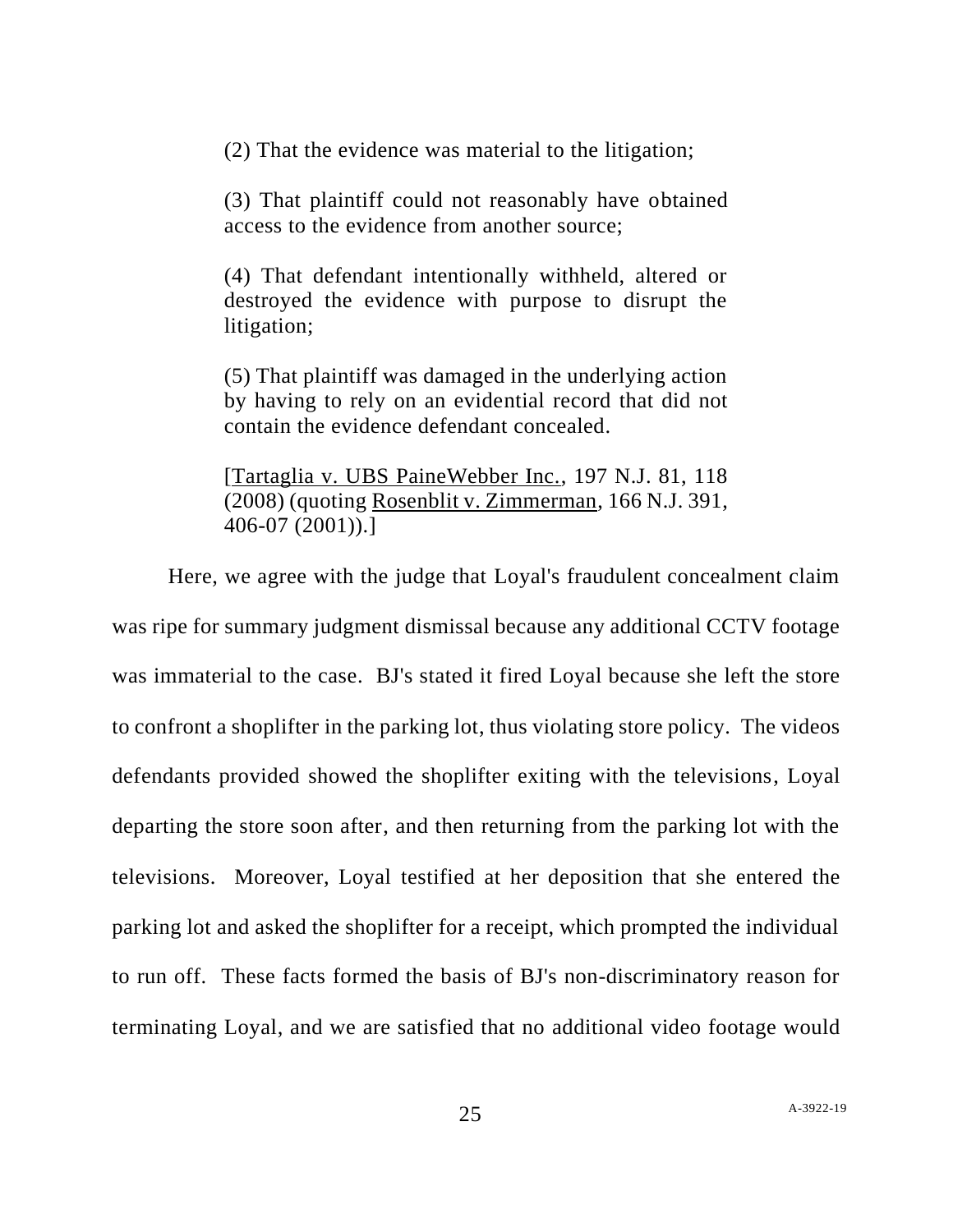have been relevant to establishing pretext. Accordingly, the judge correctly granted summary judgment dismissal of the claim.

### D. Loyal's Due Process Rights

We acknowledge the constitutional right to access to the courts embedded in the Due Process Clause of the Fourteenth Amendment. Rosenblum v. Borough of Closter, 333 N.J. Super. 385, 389-90 (App. Div. 2000). Moreover, we have previously observed that, under certain circumstances, a "judge's comments about motion practice implicate due process concerns." Zehl v. City of Elizabeth Bd. of Educ., 426 N.J. Super. 129, 139 (App. Div. 2012). However, those concerns are not present here. The judge expressed frustration over the parties' lack of cooperation and warned that he would sanction any party that did not comply with the discovery rules. As our Supreme Court has observed, "[i]f the discovery rules are to be effective, courts must be prepared to impose appropriate sanctions for violations of the rules." Abtrax Pharms., Inc. v. Elkins-Sinn, Inc., 139 N.J. 499, 512 (1995). We see no constitutional infringement in the judge's admonition.

Likewise, under the circumstances, the quality of the transcript of the judge's summary judgment ruling does not implicate due process concerns. Because court operations were severely curtailed due to the COVID-19